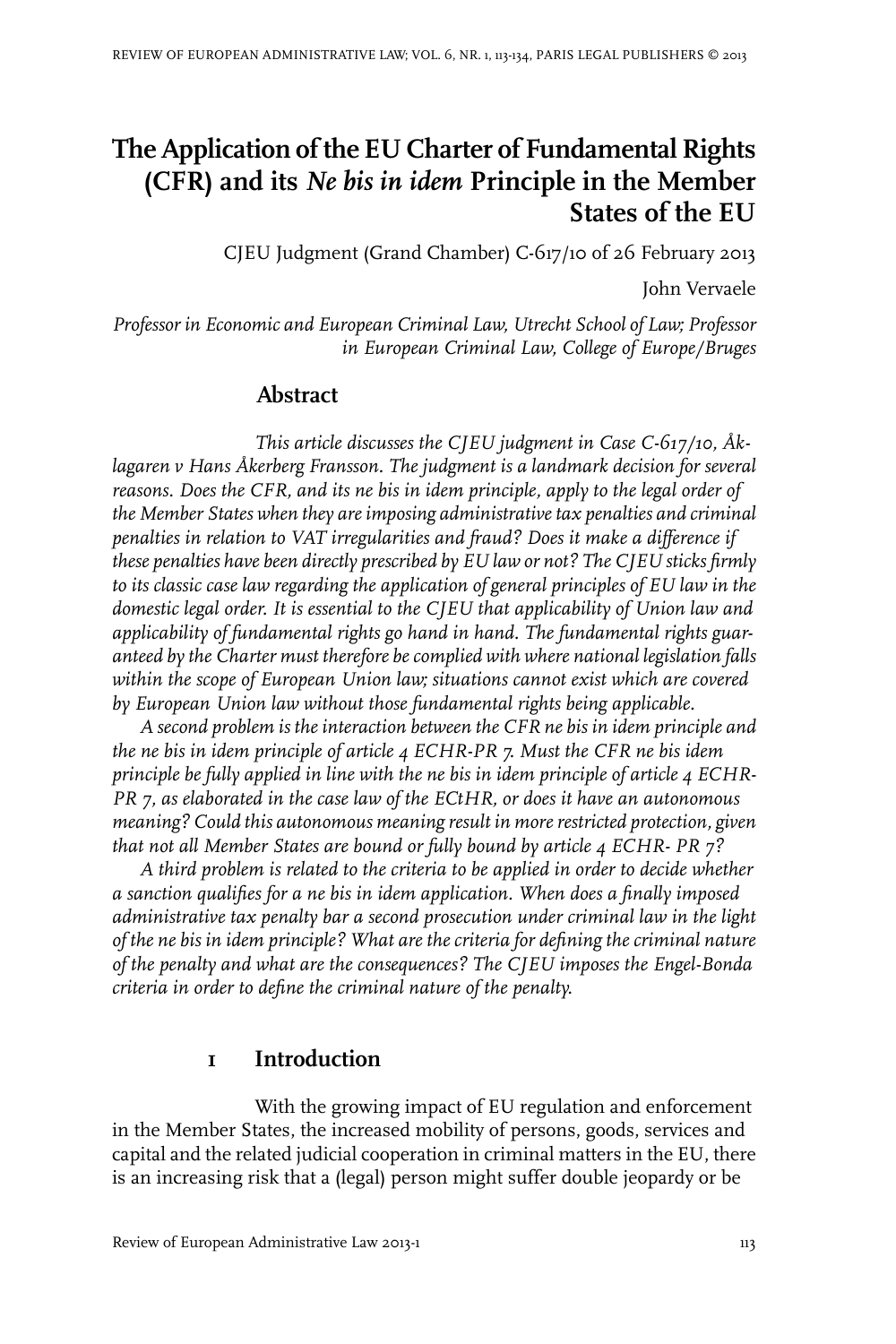prosecuted and/or be punished twice. This can happen at the national level when enforcing EU policies, at the transnational level when several EU Member States use their jurisdiction or at the vertical level, when jurisdiction is triggered both by a Member State and the European Commission (such as punitive competition proceedings).

The *ne bis in idem* principle is a general principle of (criminal) law in many national legal orders, sometimes even codified as a constitutional right, such as in article 103 of the German Constitution. Historically the *ne bis in idem* principleonly applies nationally and is limited to criminal justice, this means precluding application to punitive administrative enforcement. There is also no general rule of international law that imposes an obligation to comply with *ne bis in idem*<sup>1</sup> . It has a conventional source, thus depends solely on the content of the international treaties. In recent decades the *ne bis in idem* principle has become an important principle of judicial protection for the citizen against the *ius puniendi* of the state and as such forms part of the principles of due process and a fair trial. The protective scope of the principle was widened from a principle to guarantee legal certainty into a fundamental right protecting against cumulative criminal punishment.<sup>2</sup>

We do find international public law treaty-based *ne bis in idem* provisions in three sources: (1) international human rights law (IHRL) and the EU CFR; (2) international criminal tribunal law and (3) multilateral treaties dealing with judicial cooperation in criminal matters, also called mutual legal assistance (MLA) and EU instruments of mutual recognition (MR) in criminal matters.<sup>3</sup>

The ECHR did not contain a *ne bis in idem* provision, but it has been elaborated in article 4 of the 7th Protocol to the ECHR:<sup>4</sup>

Also underlined by German Federal Constitutional Court, 2 BVerfG 15 December 2011, 2 BvR148/11, par. no 31. 1

See the excellent Phd of J. Lelieur-Fischer, 'La règle ne bis in idem. Du principe de l'autorité de la chose jugée au principe d'unicité d'action répressive' [Paris 2005] Université Panthéon-Sorbonne (Paris I) (not published). 2

I will not deal with the MLA or MR ne bis in idem provisions, as they only apply to criminal matters and are only triggered when MLA requests or MR orders have been issued. 3

<sup>&#</sup>x27;1.No one shall be liable to be tried or punished again in criminal proceedings under the jurisdiction of the same State for an offence for which he has already been finally acquitted or 4 convicted in accordance with the law and penal procedure of that State. 2.The provisions of the preceding paragraph shall not prevent the reopening of the case in accordance with the law and penal procedure of the State concerned, if there is evidence of new or newly *discovered facts, or if* there has been a fundamental defect in the previous proceedings, which could affect the outcome of the case. 3. No derogation from this Article shall be made under Article 15 of the Convention'.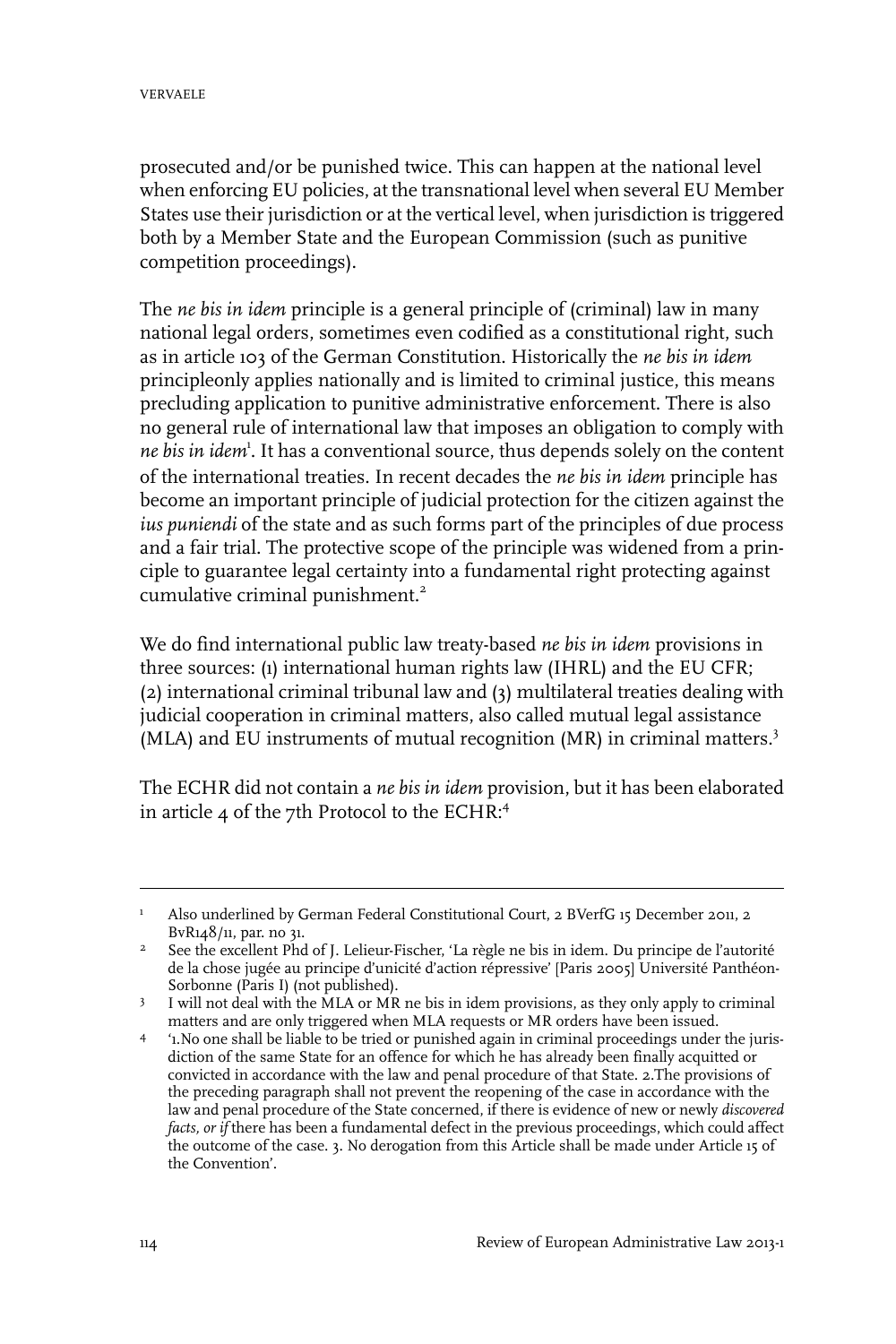'1. No one shall be liable to be tried or punished again in criminal proceedings under the jurisdiction of the same State for an offence for which he has already been finally acquitted or convicted in accordance with the law and penal procedure of that State.

2. The provisions of the preceding paragraph shall not prevent the reopening of the case in accordance with the law and penal procedure of the State concerned, if there is evidence of new or newly discovered facts, or if there has been a fundamental defect in the previous proceedings, which could affect the outcome of the case (…)'

The ECtrHR has widened the scope of the *ne bis in idem* principle to punitive proceedings and penalties, in fact by applying the Engel-criteria<sup>5</sup> for the qualification of (double) punitive proceedings. However, the protocol is not binding for all EU Member.States. Neither the Netherlands nor Germany has ratified this Protocol. The UK is the only member of the Council of Europe that did not even sign it. Moreover, countries like France and Luxembourg have formulated reservations when ratifying. Many EU countries have also deposited limiting declarations at the time of signature. It is clear that several EU countries $^6$ , like Austria, France, Germany, Italy and the Netherlands have limited the scope of application of the principle by precluding its application to punitive penalties outside of the area of criminal law. Germany for instance has done this in line with article 103 of its Constitution. Moreover, the ECHR *ne bis in idem* provision does only apply in the jurisdiction of every single State, excluding transnational effect.

Might citizens and legal persons expect to be protected against *ne bis in idem* in a setting of an integrated internal market and a common area of freedom, security and justice and if so, does the standard of protection also apply in the legal order of one Member State, when EU regulation and enforcement is in play?

It comes as no surprise that the European Community stumbled over the issue of the (transnational) application of the *ne bis in idem* principle before the coming into force of the Treaty of Maastricht and the justice and home affairs policy when dealing with enforcement of community policies. In the field of competition policy we do have a system of direct enforcement by the European Commission, but one that can be combined with indirect enforcement by na-

*Engel v. the Netherlands*, Judgment ECtrHR, 8 June 1976 & *Öztürk v. Germany*, Judgment 5 ECtrHR, 21 February 1984.

 $^6$  See the overview of declarations and reservations at www.conventions.coe.int/Treaty/ Commun/ListeDeclarations.asp?NT=117&CM=8&DF=11/01/2013&CL=ENG&VL=1, status 11.01.2013.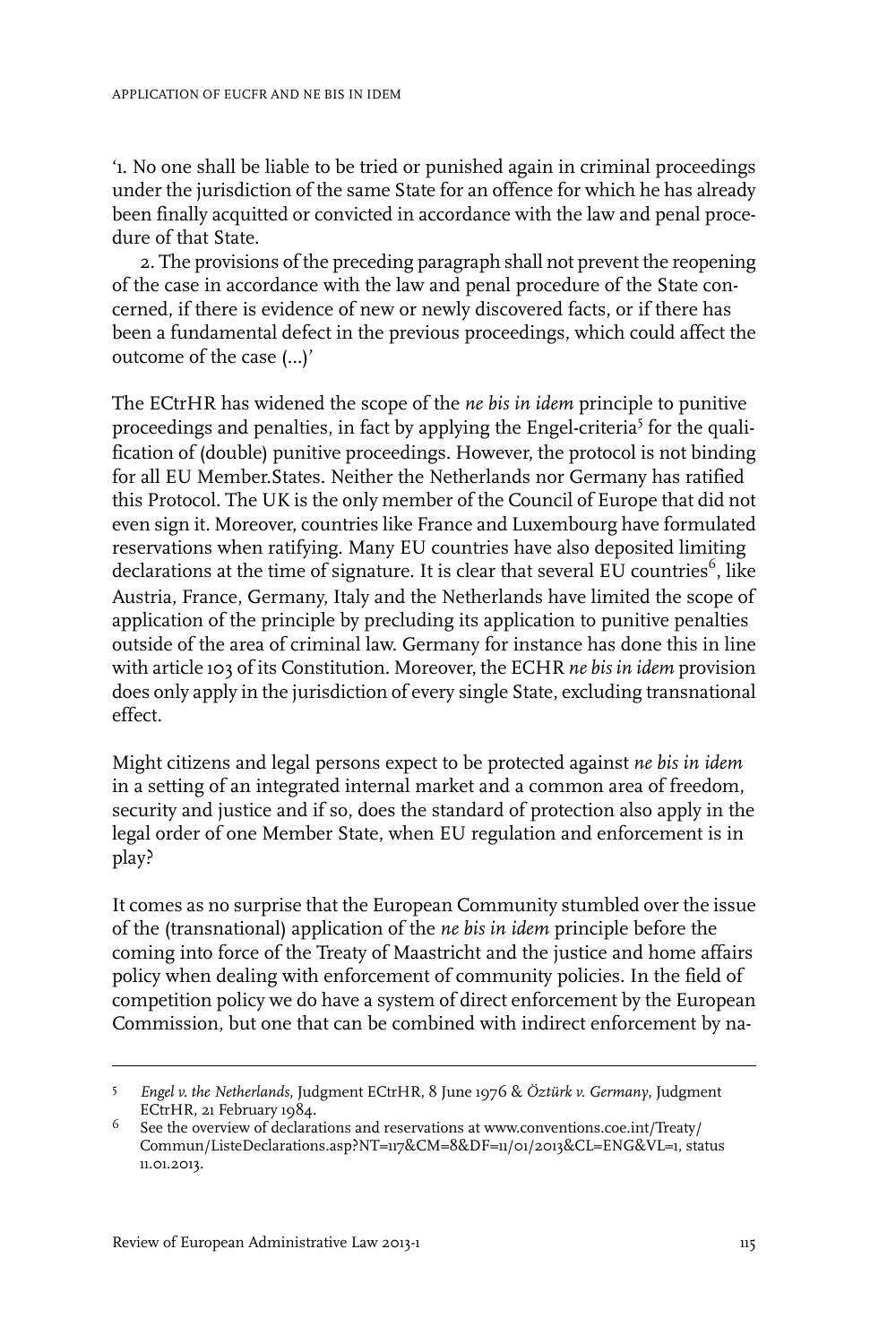tional competition authorities. Both can impose punitive administrative sanctions.<sup>7</sup> In some countries criminal courts have jurisdiction in competition cases as well. The risk of double punitive penalties is thus more than real for the legal persons concerned. Meanwhile, the CJEU's case law is clear in confirming the *ne bis in idem* principle as a general principle of Community law, <sup>8</sup> which means that it is not limited to criminal sanctions but also applies to punitive administrative proceedings, such as the ones in the competition policy. However, the CJEU has its own interpretation of the principle, as it does not exclude double prosecution, nor the imposition of double punishment. In cases of imposition of two consecutive sanctions, any previous punitive decision has to be taken into account in determining any sanction which it to be imposed (*Anrechnungsprinzip*).<sup>9</sup> Moreover the CJEU has avoided applying the Engel-criteria to competition sanctions. Furthermore, in *Cement*,<sup>10</sup> the CJEU made the application of the general principle of *ne bis in idem* to the area of EC competition law subject to a 'threefold condition' of 'identity of the facts, unity of offender and unity of the legal interest protected. This CJEU definition of the idem element is not in line either with the idem factum definition of the ECtrHR as established recently in the Zolutukhin case.<sup>11</sup> In other words, we cannot speak of a fully elaborated *ne bis in idem* principle in the area of competition that is in line with the ECtrHR case law. Apart from ompetition cases indirect enforcement by the Member States is the basic rule. In some of these areas, such as the common agricultural and fisheries policies, the EU has not only prescribed detailed regulation but also enforcement obligations, including detailed punitive penalties. There has been no EU legislative action to harmonise the application of *ne bis in idem* when it comes to national enforcement of these EU policies. In some exceptional cases the EU legislator has regulated the interaction between administrative and criminal prosecution.<sup>12</sup>

W. Wils, 'The principle of "*ne bis in idem*" in EC Antitrust Enforcement: a Legal and Economic Analysis' [2003/2] *World Competition*. 7

See for instance Judgment of 14/12/1972, *Boehringer Mannheim/Commission* (Rec.1972, p. 1281) (DK1972/00323 GR1972-1973/00313 P 1972/00447 ES1972/00261 SVII/00061 FIII/00059) 8 and Judgment of the Court of 15 October 2002. *Limburgse Vinyl Maatschappij NV (LVM)* (C-238/99 P), *DSM NV and DSM Kunststoffen BV* (C-244/99 P), *Montedison SpA* (C-245/99 P), *Elf Atochem SA* (C-247/99 P), *Degussa AG* (C-250/99 P), *Enichem SpA* (C-251/99 P), *Wacker-Chemie GmbH and Hoechst AG* (C-252/99 P) and *Imperial Chemical Industries plc (ICI)* (C-254/99 P) *v. Commission of the European Communities*.

*Wilhelm v. Bundeskartellamt*, Judgment of 13 February 1969 [1969] *ECR* 3. <sup>9</sup>

<sup>&</sup>lt;sup>10</sup> Joined Cases C-204/00 P, C-205/00 P, C-211/00 P, C-213/00 P, C-217/00 P and C-219/00 P *Aalborg Portland and Others v. Commission* [2004] ECR I-123 (*Cement*).

*Zolotukhin v. Russia*, Judgment ECtrHR, 10 February 2009. <sup>11</sup>

<sup>&</sup>lt;sup>12</sup> Council Regulation 2988/95 of 18th December 1995 on the protection of the European Communities financial interest, article 6, *OJ* L 312, p. 1-4.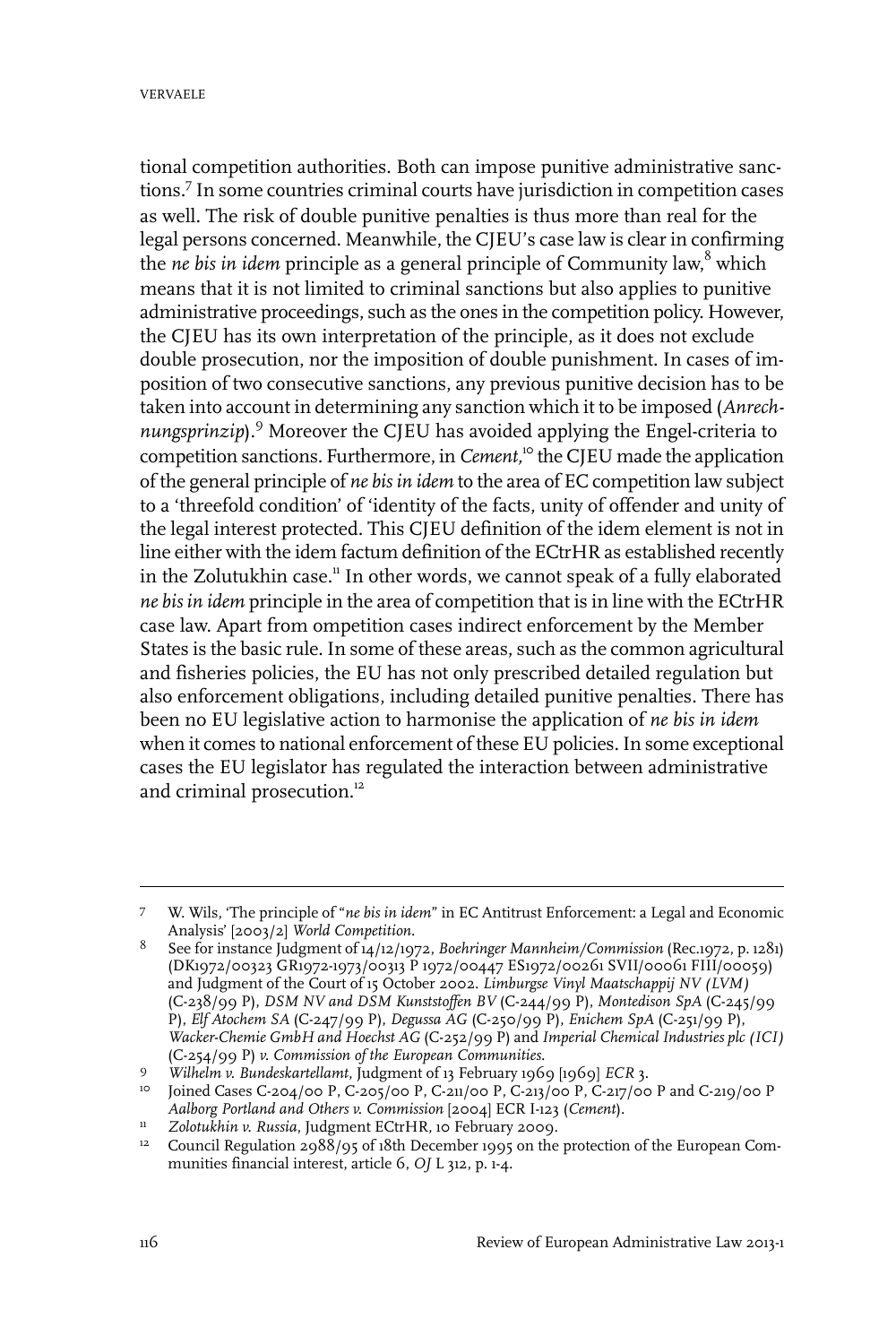The *ne bis in idem* principle in the EU became clearly visible with the CJEU's new case law in relation to articles 54-58 of the1990 intergovernmental Convention implementing the Schengen Agreement of 1985 (CISA), as integrated by the Amsterdam Treaty in the third pillar. The relevance of the case law of the  $CJEU<sub>1</sub><sup>13</sup>$  is limited to the area of freedom, security and justice and is dealing with the transnational *ne bis in idem* in criminal matters, as elaborated in article 54 of the CISA. It does thus not deal as such with the *ne bis in idem* application related to the enforcement of harmonised EU policies (the former first pillar) into one jurisdiction.

We had to wait for the Lisbon Treaty in order to have a binding *ne bis in idem* principle for all enforcement of EU law, be it direct or indirect, in a single jurisdiction or a transnational one. This principle has been provided for in article 50 CFR. Pursuant to article 6 TEU, the Charter is now binding as a primary source of EU law. Article 50 CFREU stipulates:

'No one shall be liable to be tried or punished again in criminal proceedings for an offence for which he or she has already been finally acquitted or convicted within the Union in accordance with the law'.

This provision triggers two main questions. Who are the addressees of the provision and what is exactly the content. Concerning the addressees there is little doubt about the actors of direct enforcement at the EU level, as due to article 51(1) CFR the Charter applies to the institutions and bodies of the EU. The problem, however, arises when it comes to the application of the CFR and its *ne bis in idem* principle in a frame of indirect enforcement and thus to domestic enforcement actors, as article 51(1) CFR stipulates that the Charter only applies to Member States when they are implementing EU law. However, the exact meaning of 'when they are implementing EU law' and thus of the the scope of application of the Charter *ratione materiae* in the Member States is not further defined and leaves room for different interpretations.

Concerning the content of the principle, it seems from a first reading that the wording of the article is a traditional one, as it refers only to criminal offences. It is however, clear that the text must be interpreted in the light of the case law of the ECtrHR, as article 52 (3) CFR states clearly that the meaning and the scope of the Charter rights will be the same as corresponding rights in the Convention. This means that the content of article 50 CFR has to be interpreted in line with the scope and meaning of article 4 of the 7th Protocol to the ECHR, as elaborated under the ECtrHR case law. *In concreto,* does it mean that the

<sup>&</sup>lt;sup>13</sup> J.A.E. Vervaele, 'The transnational ne bis in idem principle in the EU. Mutual recognition and equivalent protection of human rights' [2010] 5th European Jurist's Forum, Budapest, 117-139.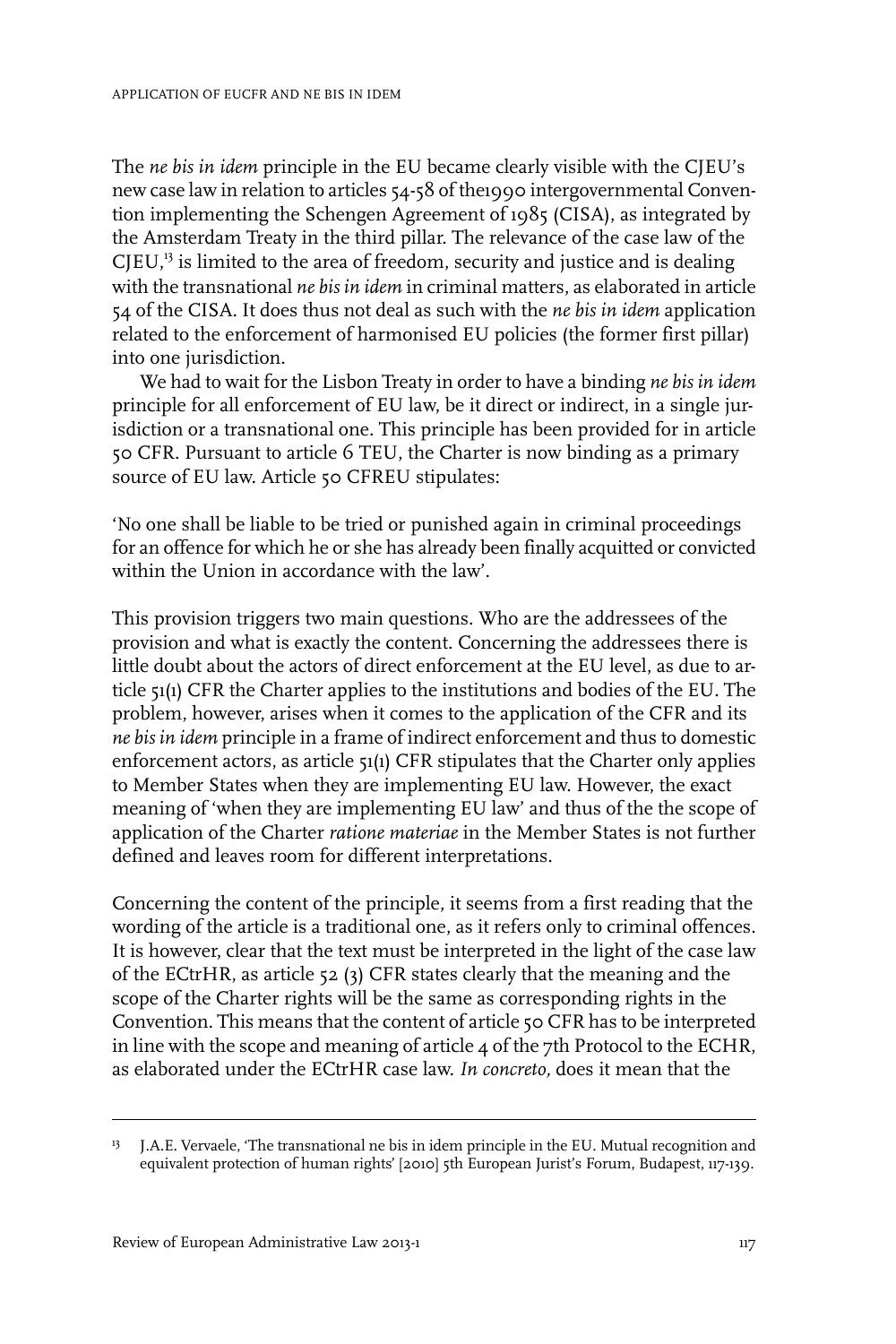scope of article 50 CFREU includes, thanks to the article 6 ECHR 'criminal charge concept' and the related Engel-criteria, all punitive proceedings and sanctions and has thus to be applied to double punishment stemming from punitive administrative penalties and criminal penalties for instance?

Case C-617/10, *Åklagaren v.Hans Åkerberg Fransson***,** deals exactly with these two main questions, and is the reason why the importance of the case goes far beyond the technicalities of the area and can thus be qualified as a landmark CJEU case and reason why the Advocate General states that 'behind the apparent simplicity of the case – punishment of a fisherman operating in the Gulf of Bothnia for failure to comply with tax obligations – the present reference for a preliminary ruling raises two particularly tricky issues for the Court and a rather perplexing situation'.<sup>14</sup>

### **2 The Facts of the Case and Proceedings before the National Courts**

Mr Fransson is a self-employed worker whose main activities are fishing and the sale of white fish. The Swedish tax authorities (Skatteverket) accused Mr Fransson of failing to comply with the obligation to provide tax information in the fiscal years 2004 and 2005, inter alia concerning VAT taxes. As regards the VAT assessment, the Swedish tax authorities calculated that the information provided by Mr Fransson entailed a loss of revenue to the tax authorities totaling SEK 60,000 in the fiscal year 2004 and SEK 87,550 in the fiscal year 2005. In 2007 the Swedish tax authorities imposed a fine on Mr Fransson for tax offences committed in the fiscal year 2004, of which SEK 4,872 relates to the VAT offence. As concerns the fiscal year 2005, they determined a different fine, of which SEK 3,255 relates to the VAT offence. No appeal was lodged against either the penalty for 2004 or the penalty for 2005 and those penalties became final in 2010 and 2011, respectively. In 2009 Mr. Fransson was summoned to appear before the Haparanda District Court (Haparanda tingsrätt) on charges of serious tax offences, including the VAT tax offences for 2004 and 2005, for which he had been fined by the Swedish Tax authorities. In accordance with the law on tax offences (Skattebrottslagen), the offence with which Mr Fransson is charged is punishable by up to six years imprisonment. Before the criminal court the question arises as to whether the charges brought against Mr Fransson must be dismissed on the ground that he has already been punished for the same acts in other proceedings, as the prohibition on being punished twice laid down by Article 4 of Protocol No 7 to

<sup>&</sup>lt;sup>14</sup> Opinion of AG Cruz Villalón, delivered on 12 June 2012, point 1.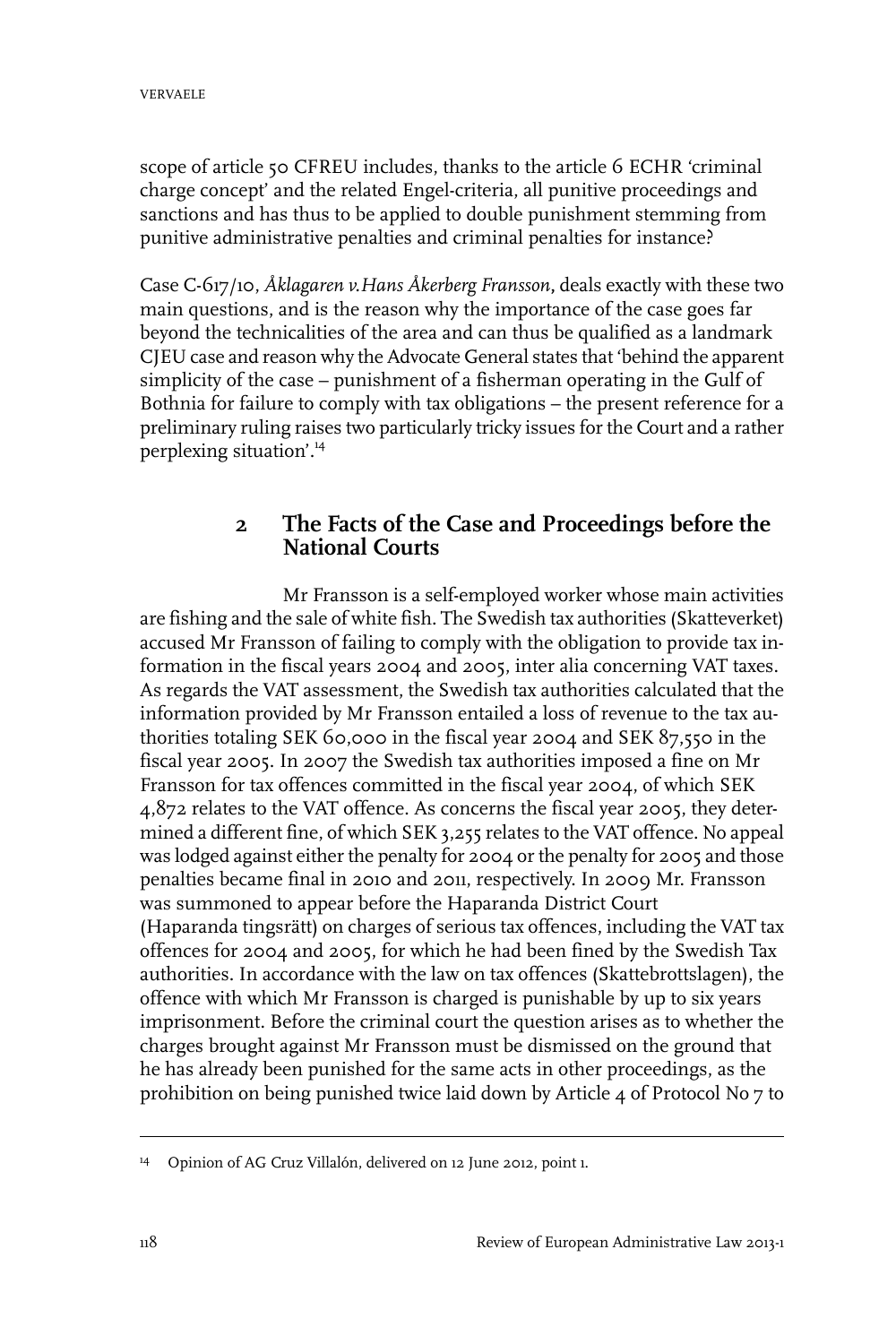the ECHR and article 50 of the Charter would be infringed. The Haparanda District Court stayed the criminal proceedings brought against Mr Fransson, finding that there was a link with Union law, specifically article 50 of the Charter which enshrines the fundamental right of *ne bis in idem*. The preliminary questions referred by the Haparanda District Court are worded as follows:

'(1) Under Swedish law there must be clear support in the European Convention of 4 November 1950 for the Protection of Human Rights and Fundamental Freedoms (ECHR) or the case law of the European Court of Human Rights for a national court to be able to disapply national provisions which may be suspected of infringing the *ne bis in idem* principle under Article 4 of Protocol No 7 to the ECHR and may also therefore be suspected of infringing Article 50 of the Charter of Fundamental Rights of the European Union of 7 December 2000 ('the Charter'). Is such a condition under national law for disapplying national provisions compatible with European Union law and in particular its general principles, including the primacy and direct effect of European Union law?

(2) Does the admissibility of a charge of tax offences come under the *ne bis in idem* principle under Article 4 of Protocol No 7 to the ECHR and Article 50 of the Charter where a certain financial penalty (tax surcharge) was previously imposed on the defendant in administrative proceedings by reason of the same act of providing false information?

(3) Is the answer to Question 2 affected by the fact that there must be coordination of these sanctions in such a way that ordinary courts are able to reduce the penalty in the criminal proceedings because a tax surcharge has also been imposed on the defendant by reason of the same act of providing false information?

(4) Under certain circumstances it may be permitted, within the scope of the *ne bis in idem* principle mentioned in Question 2, to order further sanctions in fresh proceedings in respect of the same conduct which was examined and led to a decision to impose sanctions on the individual. If Question 2 is answered in the affirmative, are the conditions under the *ne bis in idem* principle for the imposition of several sanctions in separate proceedings satisfied where in the later proceedings there is an examination of the circumstances of the case which is fresh and independent of the earlier proceedings?

(5) The Swedish system of imposing tax surcharges and examining liability for tax offences in separate proceedings is motivated by a number of reasons of general interest, which are described in greater detail below. If Question 2 is answered in the affirmative, is a system like the Swedish one compatible with the *ne bis in idem* principle when it would be possible to establish a system which would not come under the *ne bis in idem* principle without it being necessary to refrain from either imposing tax surcharges or ruling on liability for tax offences by, if liability for tax offences is relevant, transferring the decision on the imposition of tax surcharges from the Skatteverket and, where appropri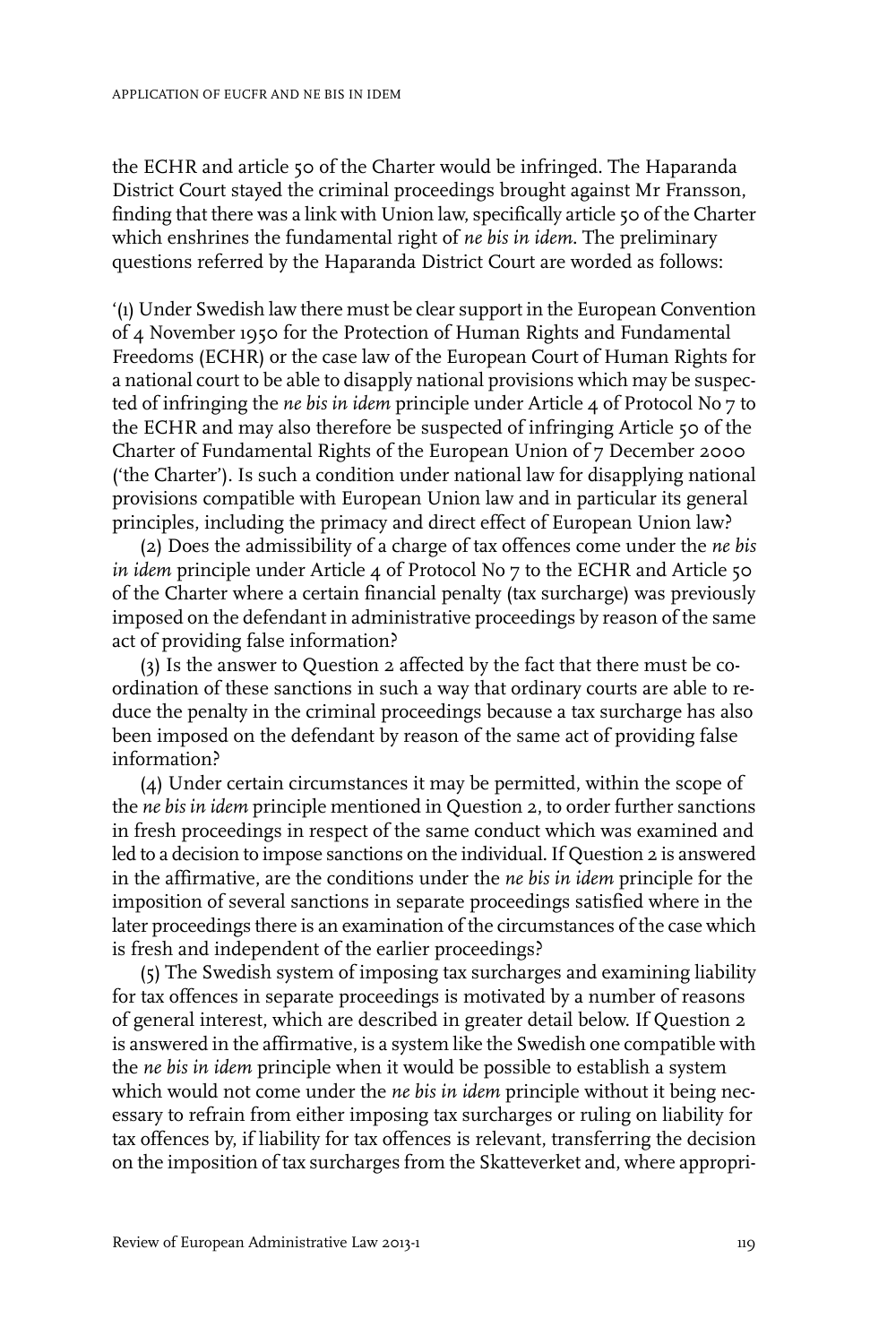ate, administrative courts to ordinary courts in connection with their examination of the charge of tax offences?'

Given the importance of the case, written observations were submitted by Sweden, the Netherlands, Denmark, the Czech Republic, the Republic of Austria, Ireland and the European Commission and at the hearing before the Court the agents of the Czech Republic, Denmark, Germany, Ireland, Greece, France, the Netherlands and the Commission intervened.

## **3 The Advocate General's Opinion**

#### 3.1. Jurisdiction and Applicability of the CFR

Advocate General (AG) Cruz Villalón first deals with the question of the jurisdiction of the Court, linked to the question of applicability of the CFR in this case. The AG is aware of the fact that the Court is again faced with the request for clear criteria to determine the scope of CFR in the Member States, related to the expression 'implementation of Union law by the Member States' and that several other AG's have expressed diverging views on the matter<sup>15</sup>. He also takes into account that several Member States and the European Commission defended in their interventions the non-applicability of the Charter in this domestic case. Problems arise further concerning the fact that the wording of the Charter ('implementation') is different from the wording of the CJEU case law ('field of application' or 'scope') and that all of these wordings have an open meaning. The AG points rather to continuity with the existing case law on the application of general principles of Community/Union law, which means 'in the field of application of Union law'. This brought him to the following triad: scope-field of application-implementation. In his view, the competence of the Union to assume responsibility for guaranteeing the fundamental rights vis-à-vis the exercise of a public authority by the Member States, when they are implementing Union law, must be explained by reference to a specific interest of the Union in ensuring that the exercise of public authority conforms to the interpretation of fundamental rights by the Union.<sup>16</sup> The AG elaborates reasoning *in abstracto* and reasoning *in concreto.* Under the former he concludes that there is a fundamental right of the Charter at stake. He also

<sup>&</sup>lt;sup>15</sup> See, for example, the Opinion of AG Bot in Case C-108/10 *Scattolon* [2011] ECR I-0000; the Opinion of AG Sharpston in Case C-34/09 *Ruiz Zambrano* [2011] ECR I-0000; the Opinion of AG Poiares Maduro in Case C-380/05 *Centro Europa 7* [2008] ECR I-349; and the Opinion of AG Jacobs in Case C-112/00 *Schmidberger* [2003] ECR I-5659.

Case C-617/10 *Aklagaren v. Hans Akerberg Fransson*, Opinion of AG Cruz Villalón, 12 June 2012, 16 point 40.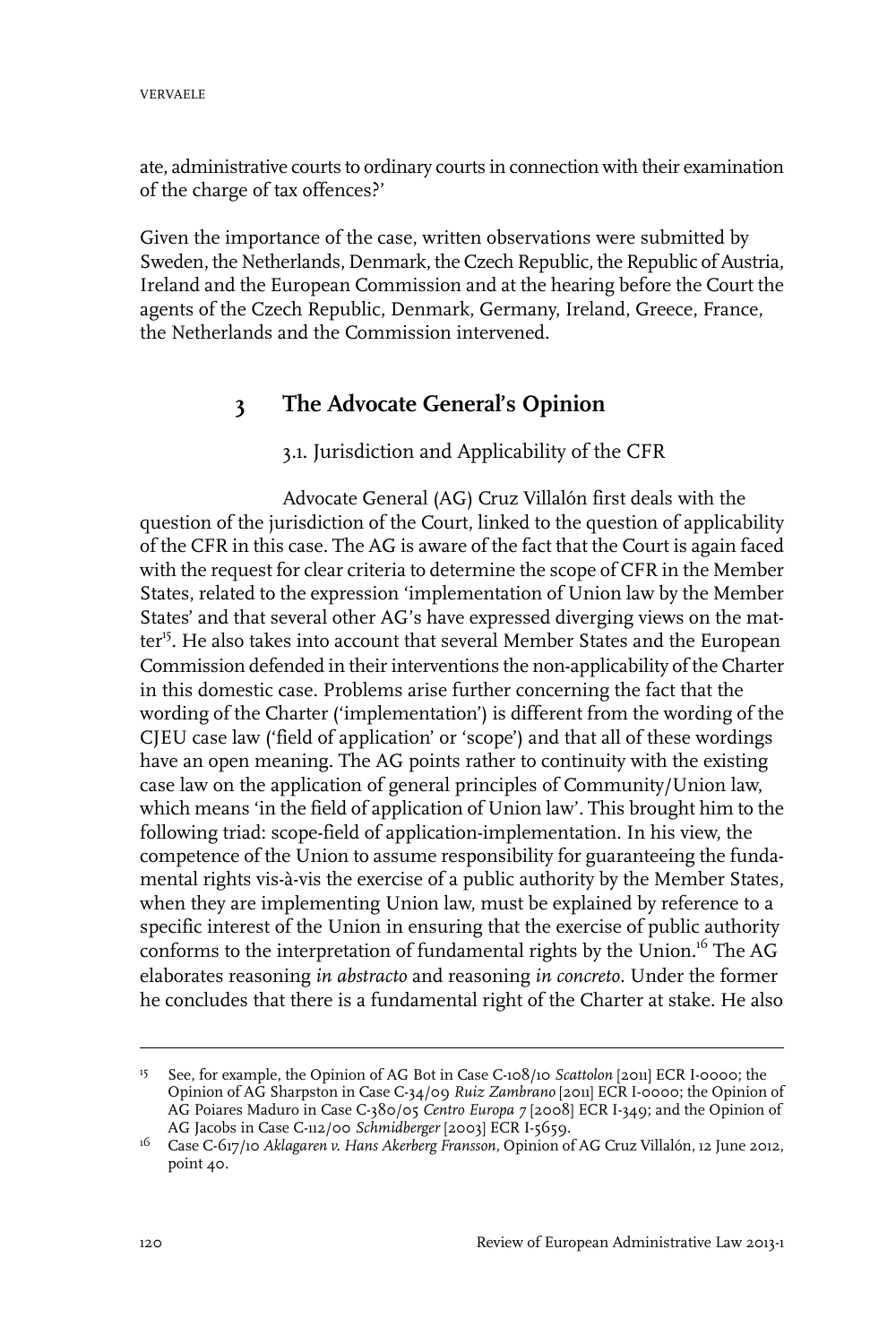agrees that the power to impose penalties, as the exercise of public authority, must be exercised with respect for the general principles of Union law, including the CFR. However, he is of the opinion that the mere fact that such an exercise of public authority, expressly the power of the State to impose penalties in this particular case, if ultimately based on a provision of Union law, is not, in itself, sufficient for finding that there is a situation involving the implementation of Union law. The result of his reasoning is that the link is not sufficient to transfer the review of any constitutional guarantees applicable to the exercise of that power from the sphere of the responsibility of the Member States to that of the Union.<sup>17</sup> the fundamental question, in his view, is to analyse in the present proceedings the connection between Union law and the national law. Directive 2006/112 on the common system of VAT does not prescribe concrete administrative sanctions. There is only a requirement for effectiveness in the collection of VAT. On the other hand, the provision of false information to the tax authorities by taxable persons is punished in a general way, as an essential prerequisite of that system of penalties. It is that part of the Swedish tax system which is used for the purposes of collecting VAT. In his view there is no relationship of immediate or mediate *causa* between the directive and the Swedish tax penalties. He believes that a distinction must be made between the *causa*, whether immediate or not, and the simple *occasio* andthe question is whether, as a result of this *occasio*, the Union judicature must interpret the scope of the *ne bis in idem* principle in Swedish law, an interpretation which must take priority over the one which is derived from Sweden's constitutional structure and international obligations. His view is clearly that it would be disproportionate to infer from this *occasio* a shift in the division of responsibility for guaranteeing the fundamental rights between the Union and the Member States and that the reference for a preliminary ruling from the referring court must not be regarded as a situation involving the implementation of Union law within the meaning of Article 51(1) of the Charter. The result of his reasoning is that the link is not sufficient to transfer the review of any constitutional guarantees applicable to the exercise of that power from the sphere of the responsibility of the Member States to that of the Union.<sup>18</sup> The premise for finding that the Union has an interest in assuming responsibility for guaranteeing the fundamental right concerned in this case is the degree of connection between Union law, which is in principle being implemented, and the exercise of the public authority of the State. He considered the VAT directive to be an extremely weak link and not, in any event, a sufficient basis for a clearly identifiable interest on the part

Case C-617/10 *Aklagaren v. Hans Akerberg Fransson*, Opinion of AG Cruz Villalón, 12 June 2012, 17 point 40 and point 54. . *Inconcreto*{noot: Case C-617/10 *Aklagaren v. Hans Akerberg Fransson*, Opinion of AG Cruz Villalón, 12 June 2012, points 56 -64.

Case C-617/10 *Aklagaren v. Hans Akerberg Fransson*, Opinion of AG Cruz Villalón, 12 June 2012, 18 point 40 and point 54.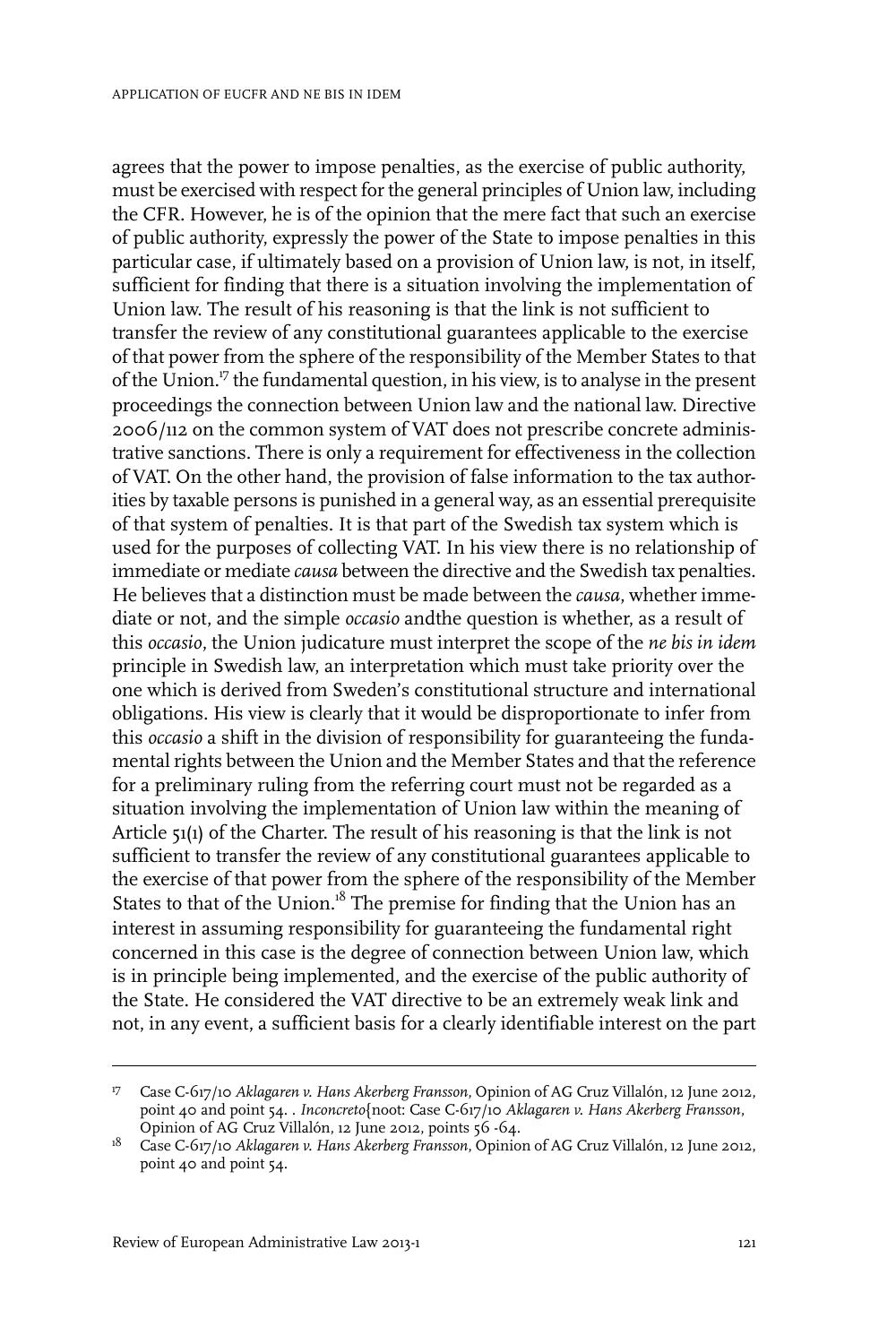of the Union in assuming responsibility for guaranteeing that specific fundamental right vis-à-vis the Union.<sup>19</sup>

Accordingly, he proposes that the Court should declare that it lacks jurisdiction to give a ruling in these proceedings.

#### 3.2 Scope of *Ne bis in idem* Protection

The AG sets aside the fifth question as a hypothetical one and regroups the remaining questions. Questions 2,3 and 4 all concern the content of the *ne bis in idem* principle. He first analyses the imposition of both administrative and criminal penalties in respect of the same facts in the light of Article 4 ECHR-PR 7. The AG refers to the Engel-criteria and comes to the conclusion that they have been applied to tax surcharges, including the surcharge provided for in Swedish law at issue in these proceedings<sup>20</sup> and that the ECtrHR has confirmed that this type of measure comes under the heading of a criminal penalty within the meaning of Articles 6 and 7 of the ECHR and, by extension, of Article 4 ECHR-PR 7. He also stresses that under the ECtrHR case law, once it has been established that a penalty has been imposed in respect of the same acts, all new proceedings are prohibited provided that the first penalty has become final. It is irrelevant if the first penalty has been discounted from the second in order to mitigate the double punishment.<sup>21</sup> In summary, he comes to the conclusion that article 4 ECHR-PR 7 precludes measures for the imposition of both administrative and criminal penalties in respect of the same acts, thereby preventing the commencement of a second set of proceedings, whether administrative or criminal, when the first penalty has become final. He then analyses article 50 CFR in the light of article 4 ECHR-PR 7. Article 52(3) of the Charter provides that where the rights laid down in the Charter correspond to rights guaranteed by the ECHR 'the meaning and scope of those rights shall be the same as those laid down by the said Convention'. Given the fact that article 4 is not or not fully applicable in all EU Member States and that many Member States do accept the double imposition of punitive administrative and criminal penalties in their legal order, it is his view that the proclamation in Article 52(3) of the Charter acquires its own definition when it is applied to the *ne bis in idem* principle and thus an autonomous interpretation. He concludes<sup>22</sup>

Case C-617/10 *Aklagaren v. Hans Akerberg Fransson*, Opinion of AG Cruz Villalón, 12 June 2012, 19 point 57.

See *Västberga Taxi Aktiebolag and Vulic v. Sweden*, Judgment of 23 July 2002, no. 36985/97, 20 and *Janosevic v. Sweden*, Judgment of 23 July 2002, ECHR 2002-VII.

<sup>&</sup>lt;sup>21</sup> Tomasovic *v.Croatia*, Judgment of 18 October 2011, no. 53785/09.

Case C-617/10 *Aklagaren v. Hans Akerberg Fransson*, Opinion of AG Cruz Villalón, 12 June 2012, 22 point 96.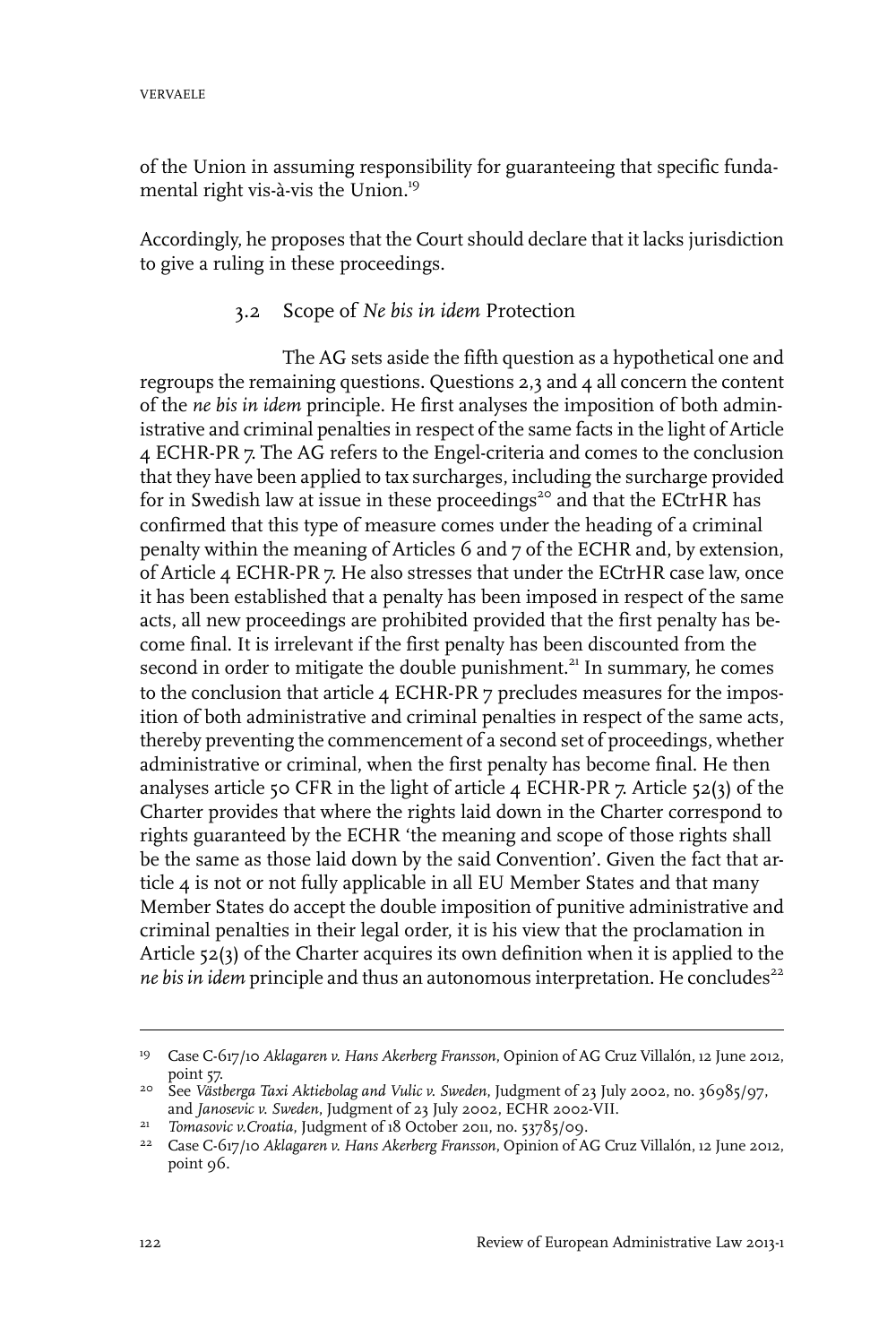that Article 50 of the Charter must be interpreted as meaning that it does not preclude the Member States from bringing criminal proceedings relating to facts in respect of which a final penalty has already been imposed in administrative proceedings relating to the same conduct, provided that the criminal court is in a position to take into account the prior existence of an administrative penalty for the purposes of mitigating the punishment to be imposed by it.

The first question of the District Court concerns the compatibility with Union law of a criterion laid down in Swedish law, specifically in the case law of the Swedish Supreme Court, pursuant to which a Swedish provision which is contrary to the rights laid down in the Charter and the ECHR can only be set aside if there is a clear support in the provisions of the Charter and the ECHR and in the related case law. The AG makes a clear distinction between compatibility with the ECHR and with the Charter. The first is the compatibility with Union law of a criterion for the application of the ECHR in so far as it is an international agreement containing rights, which constitute general principles of the European Union legal system (Article 6(3) TEU). Secondly, the referring court asks about the compatibility of that criterion when it is extended to the application of the Charter and, therefore, to Union law. The referring District Court seems to be inspired by the different wording of article 6(3) TEU and old article 6(2) EU. Article 6(2) EU stated that the Union 'shall respect fundamental rights, as guaranteed by the ECHR, whereas the current wording provides that fundamental rights, as guaranteed by the ECHR 'shall constitute general principles of the Union's law'. Concerning the compatibility with the ECHR, the AG refers to the judgment of the CJEU in Kambera,<sup>23</sup> where the CJEU underlines the fact that article 6(3) TEU simply reflects the Court's settled case law and that the new wording of the provision does not alter the status of the ECHR in Union law and, therefore, nor does it do so in the legal systems of the Member States. For that reason the CJEU cannot carry out an assessment of the 'clear support' criterion, as applied by the Swedish Supreme Court to situations relating exclusively to the interpretation and application of the ECHR. Concerning the Charter, the AG believes that EU law must be interpreted as meaning that it does not preclude a national court from assessing, prior to setting aside a national provision, whether a provision of the Charter is 'clear', provided that that requirement does not hinder the national courts in exercising the powers of interpretation and disapplication assigned to them under Union law.

<sup>&</sup>lt;sup>23</sup> Case C-571/10 [2012] ECR I-0000.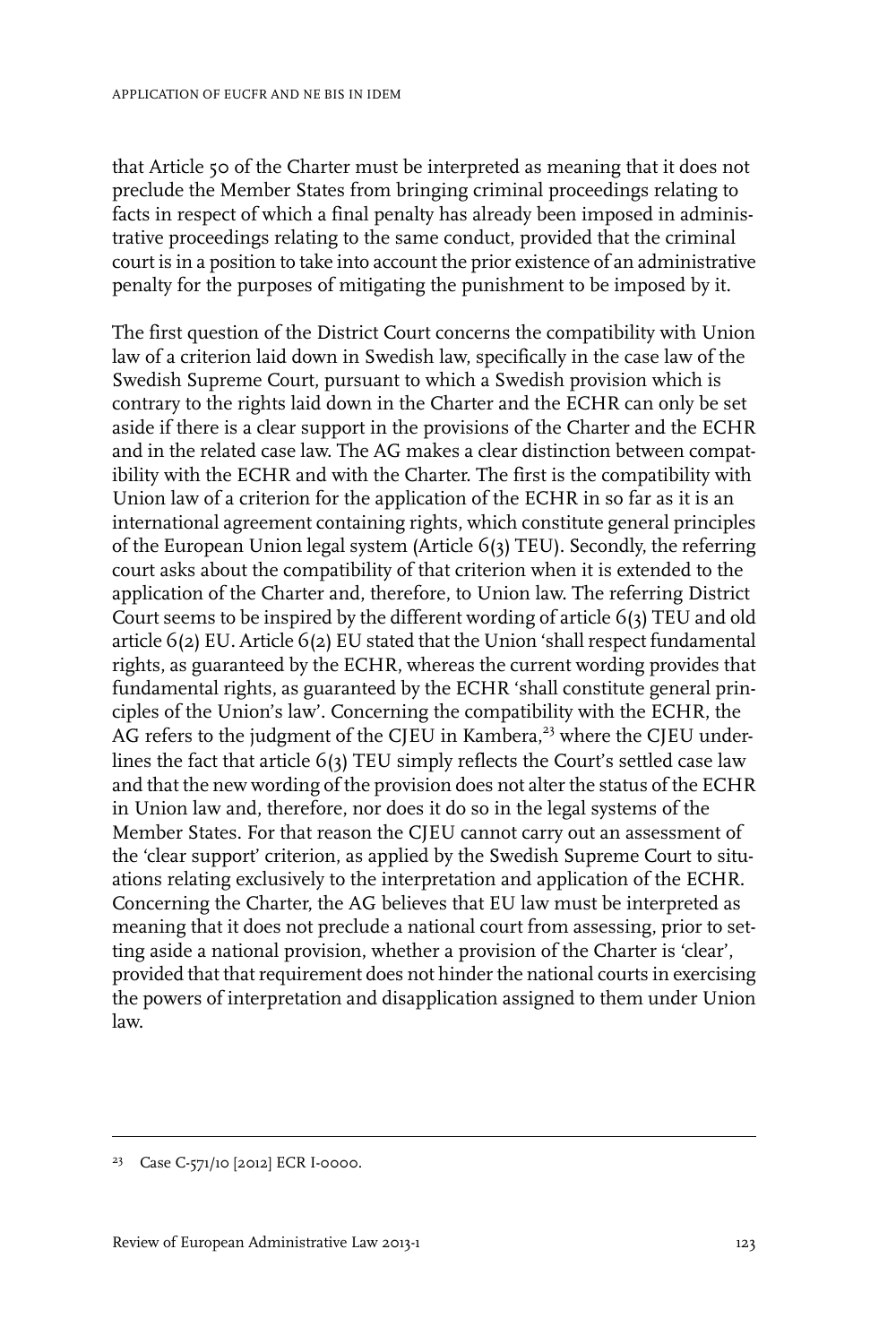### **4 The Court of Justice's Ruling**

#### 4.1 Jurisdiction and Applicability of the CFR

The CJEU makes it clear from the very beginning that it is not willing to make a difference between 'implementing EU law' under article  $51(1)$  CFR and the Court's case law<sup>24</sup> concerning the extent to which actions of the Member States must comply with the requirements flowing from the fundamental rights, including general EU principles, guaranteed in the legal order of the European Union.<sup>25</sup> The requirement to respect fundamental rights defined in the context of the Union is therefore only binding on the Member States when they act in the scope of the Union. It is essential to the CIEU that applicability of Union law and applicability of fundamental rights go hand in hand: the fundamental rights guaranteed by the Charter must therefore be complied with where national legislation falls within the scope of European Union law; situations cannot exist which are covered in that way by European Union law without those fundamental rights being applicable. The applicability of EU law entails the applicability of the fundamental rights guaranteed by the Charter. 26

The CJEU has no doubt about the applicability of EU law in the concrete case. The tax penalties and criminal proceedings to which Mr Fransson has been or is subject to are connected in part to breaches of his obligations to declare VAT and this VAT declarations are not only linked to the VAT directive 2006/112, but also to specific Treaty obligations. The CJEU refers to the Union loyalty under article  $4(3)$  TEU, by which every Member State is under an obligation to take all legislative and administrative measures appropriate for ensuring the collection of all the VAT due on its territory and for preventing evasion.<sup>27</sup> The CJEU refers to article 325 TFEU that obliges the Member States to counterillegal activities affecting the financial interests of the European Union through effective deterrent measures and, in particular, obliges them to take the same measures to counter fraud affecting the financial interests of the European Union as they take to counter fraud affecting their own interests. The CJEU leaves no doubt as to the application of article 325 to the VAT-area. According to the CJEU, VAT revenue is part of the European Union's own resources<sup>28</sup> and there is a direct link between the collection of VAT revenue in compliance

Case 5/88 (*Wachauf*), *Jur.* 1989, p. 2609 and Case C-260/89 (*ERT*). *Jur.* 1991, p.I-2925. <sup>24</sup>

<sup>&</sup>lt;sup>25</sup> Point 18.

<sup>&</sup>lt;sup>26</sup> Point 21.

Case C-132/06 *Commission v. Italy* [2008] ECR I-5457, paras 37 and 46. <sup>27</sup>

<sup>&</sup>lt;sup>28</sup> Article 2(1-b) of Council Decision 2007/436/EC, Euratom of 7 June 2007 on the system of the European Communities' own resources (*OJ* 2007 L 163).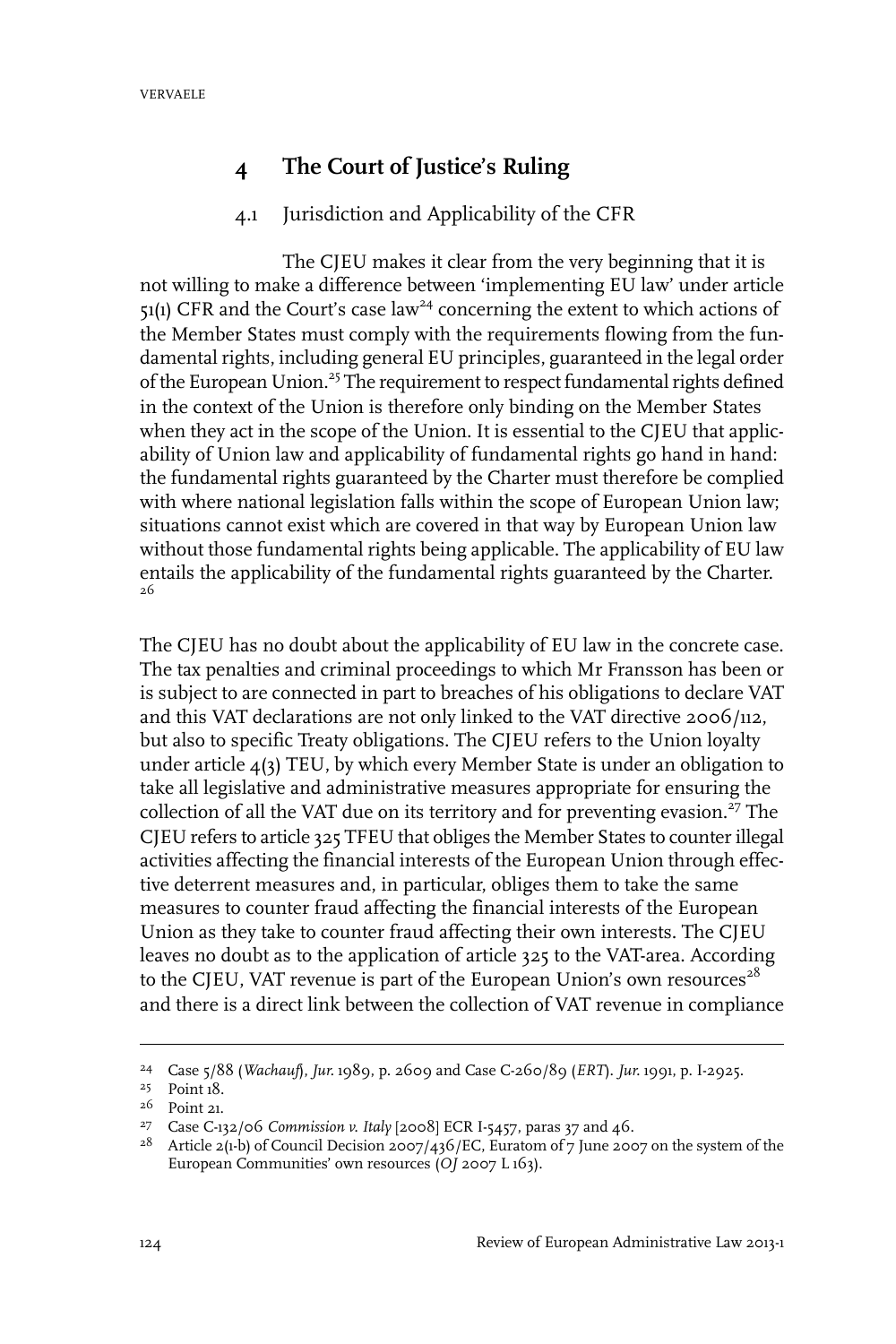with the European Union law applicable and the availability to the European Union budget of the corresponding VAT resources, since any lacuna in the collection of the first potentially causes a reduction in the second.<sup>29</sup> For all these reasons the CJEU considers tax penalties and criminal proceedings for tax evasion, such as those which the defendant in the main proceedings has been or is subject to because the information concerning VAT that was provided was false, constitute implementation of the VAT directive and of article 325 TFEU and, therefore, of European Union law, for the purposes of article 51(1) of the Charter. The fact that the national legislation upon which those tax penalties and criminal proceedings are based has not been explicitly adopted to transpose the VAT Directive cannot, in the CJEU 's opinion, lead to another conclusion, since its application aims to implement and enforce the VAT Directive and the obligations imposed on the Member States by the Treaty to impose effective penalties for conduct prejudicial to the financial interests of the European Union.

The CJEU concludes its analysis by stating that Member States remain free to apply national standards of protection of fundamental rights in cases where action of a Member State is not entirely determined by European Union law. However, the CJEU clearly states that in any event the national standards of protection of fundamental rights must not only be in line with the level of protection provided for by the Charter, as interpreted by the CJEU, but also comply with the primacy, unity and effectiveness of the EU (par. 60 Case C-399/11-Melloni).

Accordingly, the CJEU comes to the conclusion that it has jurisdiction to give a ruling in these proceedings.

#### 4.2 Scope of the *Ne bis in idem* Protection

The CJEU follows the AG in relation to the fifth question and declares it inadmissible thanks to its hypothetical character. It also follows the regrouping of the other questions as proposed by the AG. The essence of question 2, 3 and 4 are, according to the CJEU, whether or not the *ne bis in idem* principle laid down in Article 50 CFR should be interpreted as precluding criminal proceedings for tax evasion from being brought against a defendant where a tax penalty has already been imposed upon him for the same acts of providing false information. The CJEU starts by emphasising that article 50 CFR does not preclude a Member State from imposing, for the same acts of non-compliance with declaration obligations in the field of VAT, a combination

<sup>&</sup>lt;sup>29</sup> Case C-539/09 *Commission v. Germany* [2011] ECR I-0000, par. 72.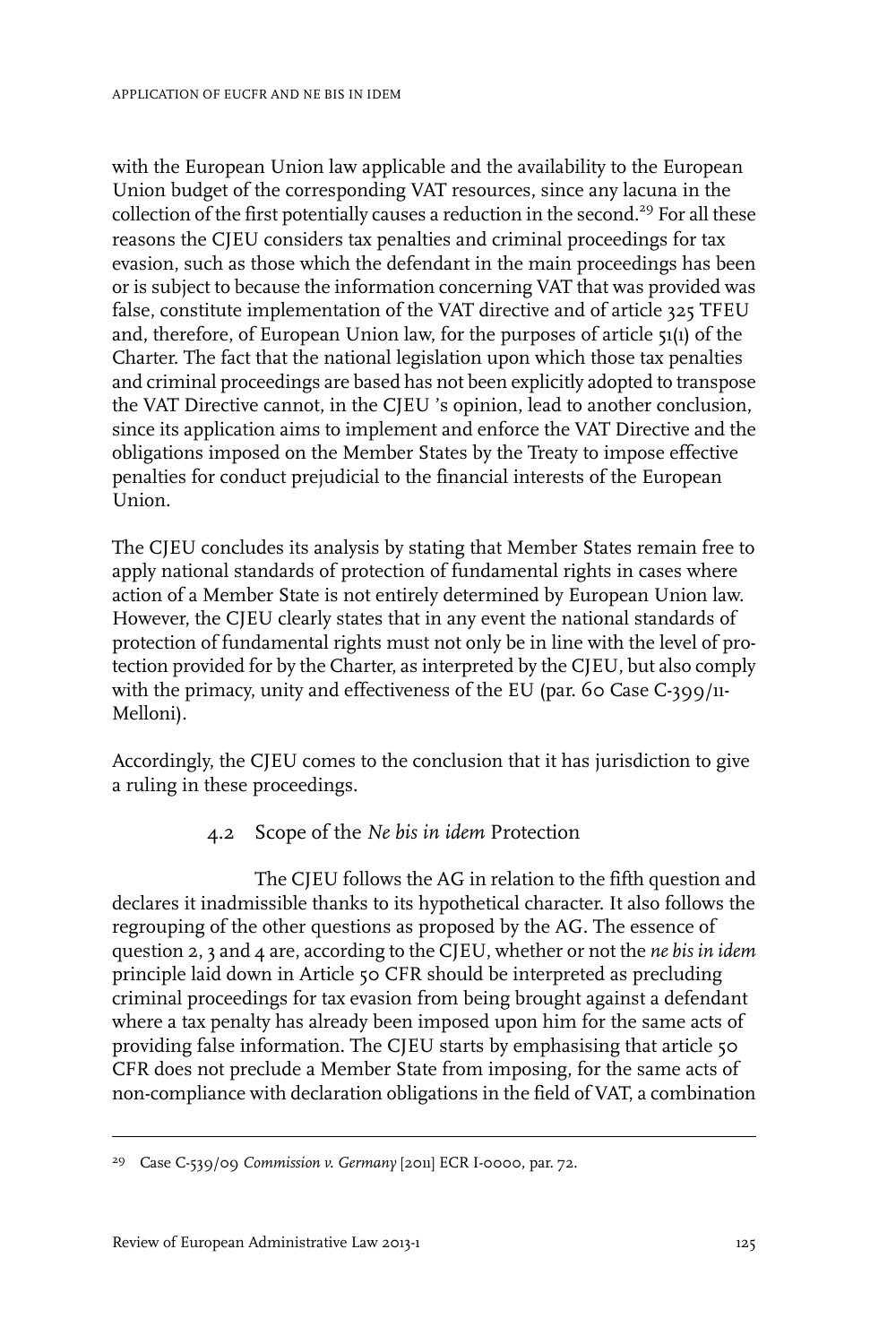of tax and criminal penalties. It is only if the tax penalty is criminal in nature for the purposes of Article 50 CFR and has become final that that provision precludes criminal proceedings in respect of the same acts from being brought against the same person. Next, the CJEU applies without further delay the Engelcriteria of the ECtrHR, criteria that is has recently made its own in the *Bondacase*: <sup>30</sup> the legal classification of the offence under national law, the very nature of the offence and the nature and degree of severity of the penalty that the person concerned is liable to incur. The assessment of the first tax penalty is criminal in nature in relation with the *Bonda-criteria* is left by the CJEU to the referring court, be it however with guidance. The CJEU states<sup>31</sup> that the referring court has to apply the *Bonda-criteria* to the national penalties and the relevant national standards and may come to the conclusion that double prosecution and punishment would violate the *ne bis in idem* principle, provided that the remaining penalties are effective, proportionate and dissuasive.<sup>32</sup>

Concerning the first question, the CJEU follows the AG on the conflict between provisions of domestic law with the ECHR but is much more straightforward than the AG when it comes to a conflict between provisions of domestic law and rights guaranteed by the Charter. According to the CJEU, it is settled case law that a national court which is called upon, within the exercise of its jurisdiction, to apply provisions of European Union law is under a duty to give full effect to those provisions, if necessary refusing of its own motion to apply any conflicting provision of national legislation, even if adopted subsequently, and it is not necessary for the court to request or await the prior setting aside of such a provision by legislative or other constitutional means.<sup>33</sup> The CJEU states furthermore that any provision of a national legal system and any legislative, administrative or judicial practice which might impair the effectiveness of European Union law, by withholding from the national court having jurisdiction to apply such law, the power to do everything necessary at the time of its application to set aside national legislative provisions which might prevent European Union rules from having full force and effect are incompatible with those requirements, which are the very essence of European Union law.<sup>34</sup> The CJEU

Case C-489/10 *Bonda* [2012] ECR I-0000, par. 37. 30

 $3<sup>1</sup>$  Point 36.

<sup>&</sup>lt;sup>32</sup> And the CJEU refers here to the classic effect utile notion in relation to enforcement: (see, to this effect, inter alia *Commissionv. Greece*, par. 24; Case C-326/88 *Hansen* [1990] ECR I-2911, par. 17; Case C-167/01 *Inspire Art* [2003] ECR I-10155, par. 62; Case C-230/01 *Penycoed* [2004] ECR I-937, par. 36; and Joined Cases C-387/02, C-391/02 and C-403/02 *Berlusconi and Others* [2005] ECR I-3565 par. 65).

Point 45 (Case 106/77 *Simmenthal* [1978] ECR 629, paras 21 and 24; Case C-314/08 *Filipiak* 33 [2009] ECR I-11049, par. 81; and Joined Cases C-188/10 and C-189/10 *Melki and Abdeli* [2010] ECR I-5667, par. 43.

Point 46. <sup>34</sup>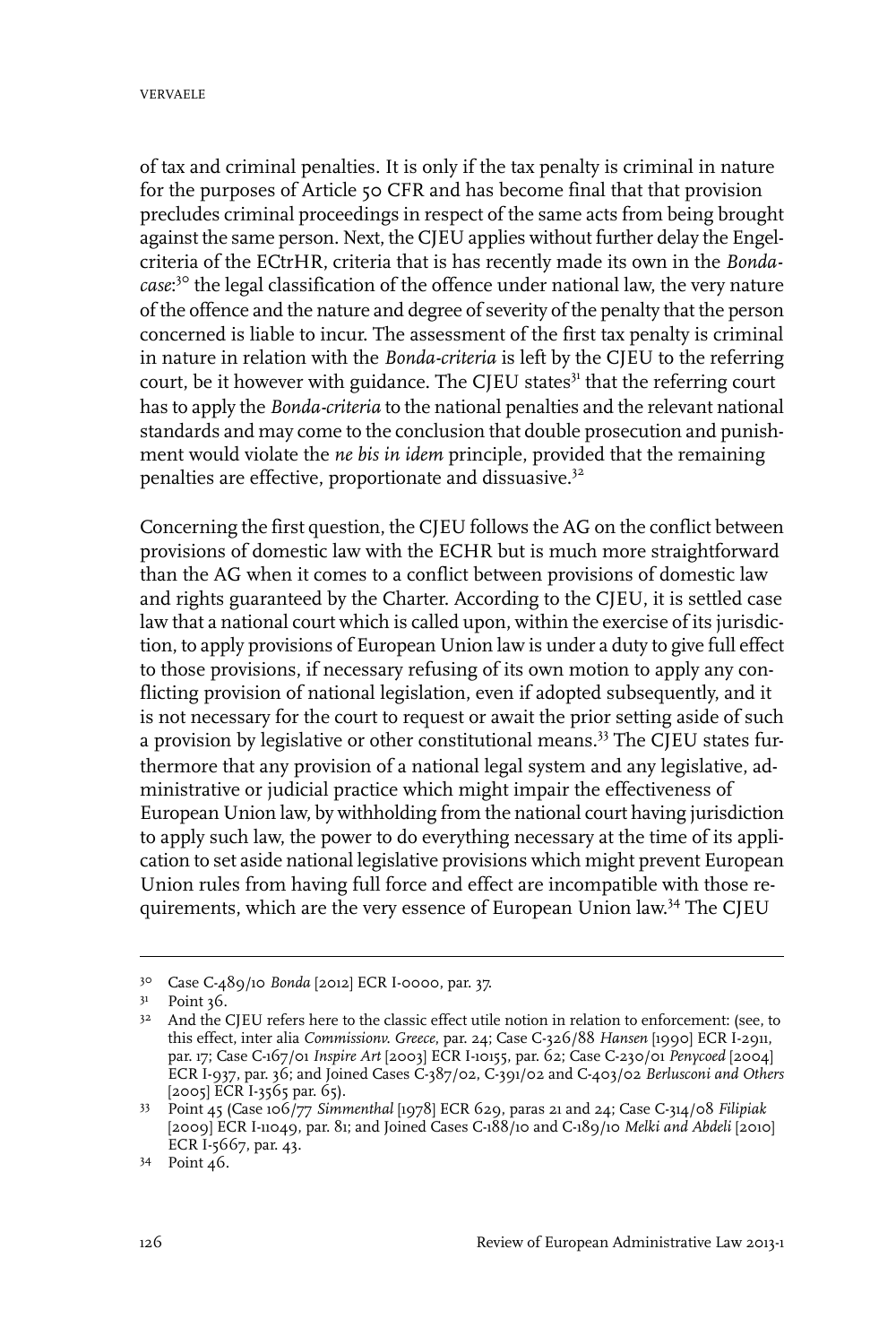concludes that EU law precludes judicial practice which makes the obligation for a national court to set asideany provision contrary to a fundamental right guaranteed by the Charter conditional upon that infringement being clearfrom the text of the Charter or the case law relating to it, since it withholds from the national court the power to assess fully, with, as the case may be, the cooperation of the Court of Justice, whether that provision is compatible with the Charter.<sup>35</sup>

## **5 Case Commentary**

#### 5.1 Applicability of the CFR

It is obvious from the judgment that the CJEU insists on a line of continuity between its case law on application of general principles of EU law in the domestic legal order and the Charter. Member States must comply with the requirements flowing from the fundamental rights guaranteed in the legal order of the European Union and it does not matter if these rights are enshrined in the Charter or in general principles of EU law. Indeed, the CJEU wants further to exclude the possibility of EU law applying without the applicability of the fundamental rights guaranteed by the Charter. In its judgment the CJEU has fully set aside the reasoning of the AG Cruz Villón. It is interesting to compare the reasoning of AG Cruz Villón with the one of AG Kokott in the similar *Bonda-case.*<sup>36</sup> In this Polish *Bonda-case*, accused of an incorrect declaration under the EU agricultural subsidy scheme, was excluded by the administrative Agricultural Restructuring and Modernisation Agency from receiving a EU subsidy for several years and was subsequently convicted and given a suspended custodial sentence by the criminal district court. The appeal court decided, however, that the criminal proceedings against Bonda were inadmissible because of the *ne bis in idem* principle. After an appeal to the Supreme Court in the interest of the law, the Supreme Court referred to the CJEU for a preliminary ruling. In my view the *ne bis in idem* problem is quite similar in the *Bonda-case* and *Fransson-case*, as in both cases there is a risk of double punitive penalties (administrative and criminal) in one jurisdiction. Is there a different degree of connection with the implementation of EU law? In the case of *Bonda*, there is a Commission regulation that explicitly states the exclusion of subsidies as an administrative sanction. However, criminal enforcement is not specifically prescribed by Union law and is thus only imposed under the general enforcement obligations of the CJEU (*effet utile* and effective, proportionate and

Point 48. <sup>35</sup>

<sup>&</sup>lt;sup>36</sup> Case C-489/10, Opinion of AG Kokott, 15 December 2011, point 16.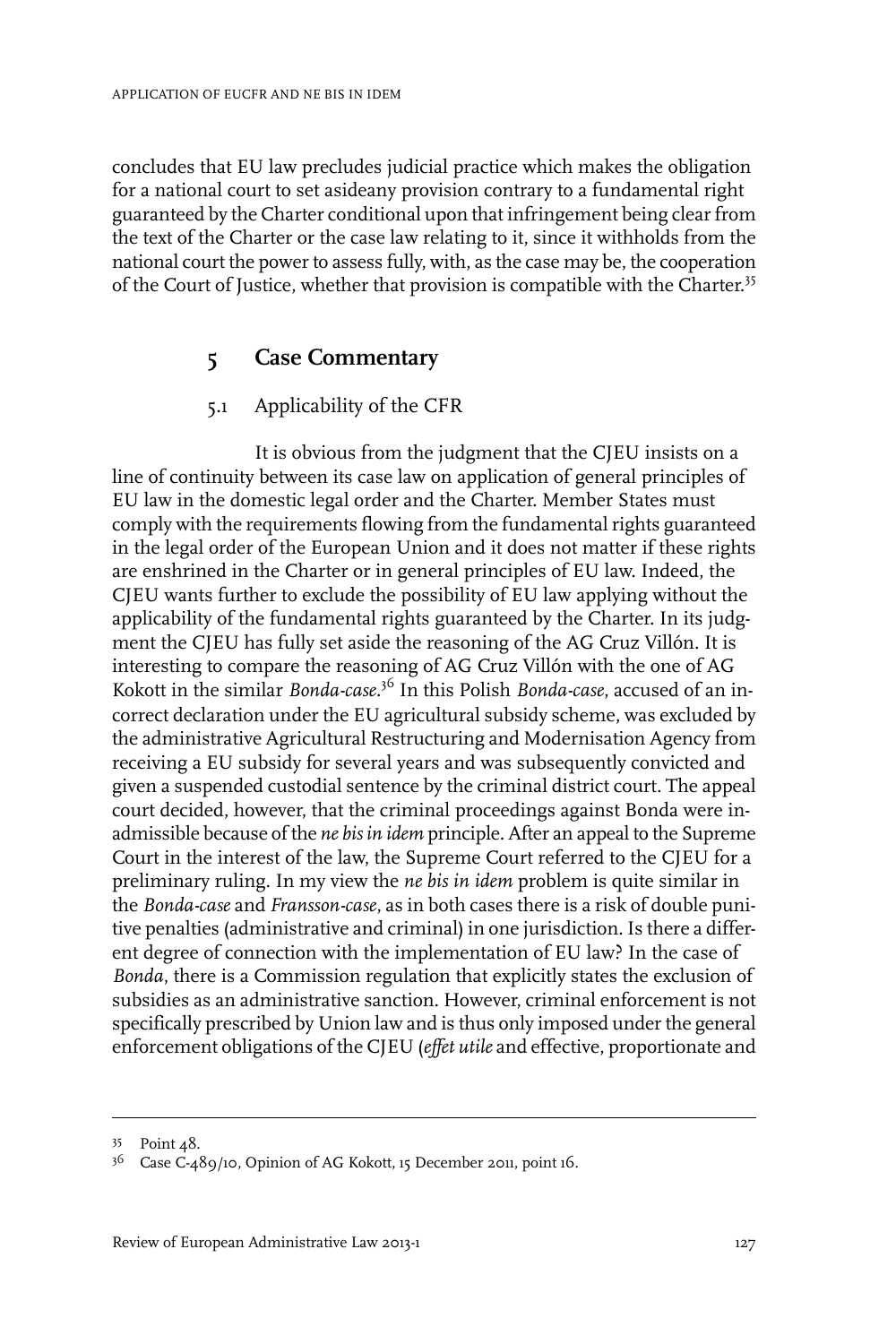deterrent sanctions).<sup>37</sup> In the case of Fransson there is no explicit provision in the VAT directive, but only a reference thereto in article 273:

'Member States may impose other obligations which they deem necessary to ensure the correct collection of VAT and to prevent evasion (…)'.

In the case of VAT there is a duty for the member states to comply with the same enforcement obligations imposed by the CJEU, which means that this "may" becomes a must and can include administrative and criminal penalties. In the *Bonda-case* AG Kokott clearly stated that the *ne bis in idem* principle enjoys the status of a fundamental right of the EU under article 50 CFR and that thiscase is within the scope of the Charter,<sup>38</sup> whatever interpretation – restrictive or not – may be given to the material scope of the Charter. AG Kokott comes thus to the opposite conclusion to that of Cruz Villón. However, despite several references by AG Kokott to article 50 CFR as an applicable human right, in the *Bonda-case* the CJEU completely neglected article 50 CFR in its analysis and reasoning. This is more than striking, as in both cases there is a substantial connection to Union law. The scope and the interest are similar: an effective application and enforcement of the common agricultural policy and the common VAT regime. In case of the ineffective application of both, they potentially affect the budget of the Union. In other words, there is a direct link to the protection of the financial interest of the Union, which is one of the core interests of the Union, as laid down in article 235 TFEU. The only reason that I can imagine for the exclusion of article 50 CFR is that the referring Supreme Court did not ask it at all,<sup>39</sup> but that is of course a formal and unconvincing argument. With the ruling in the *Fransson-case* the CJEU has set aside any doubts that might exist: no application of EU law in the member states without the application of the Charter. This means that when enforcement of EU law is at stake the rights and guarantees of the Charter come into play. The applicability of Union law does not depend on the way by which Member States comply with their EU obligations. If they have to comply with EU enforcement obligations, be it even based on Union loyalty under article  $4(3)$  TEU and the related case law<sup>40</sup> of the CJEU, they act within the scope of Union law, even if they apply enforcement

Case 68/88, *Commission v. Greece*, Judgment of 21 September 1989. <sup>37</sup>

<sup>&</sup>lt;sup>38</sup> Case C-489/10, Opinion of AG Kokott, 15 December 2011, points 13 & 16.

The only question was: 'What is the legal nature of the penalty provided for in Article 138 of 39 Commission Regulation (EC) No 1973/2004 of 29 October 2004 laying down detailed rules for the application of Council Regulation (EC) No  $1782/2003$  as regards the support schemes provided for in Titles IV and IVa of that Regulation and the use of land set aside for the production of raw materials (*OJ* 2004 L 345, p. 1) which consists in refusing a farmer direct payments in the years following the year in which he submitted an incorrect statement as to the size of the area forming the basis for direct payments?'.

Case C-68/88 *Greek maize*, *Jur.* 1989, p. 2965. <sup>40</sup>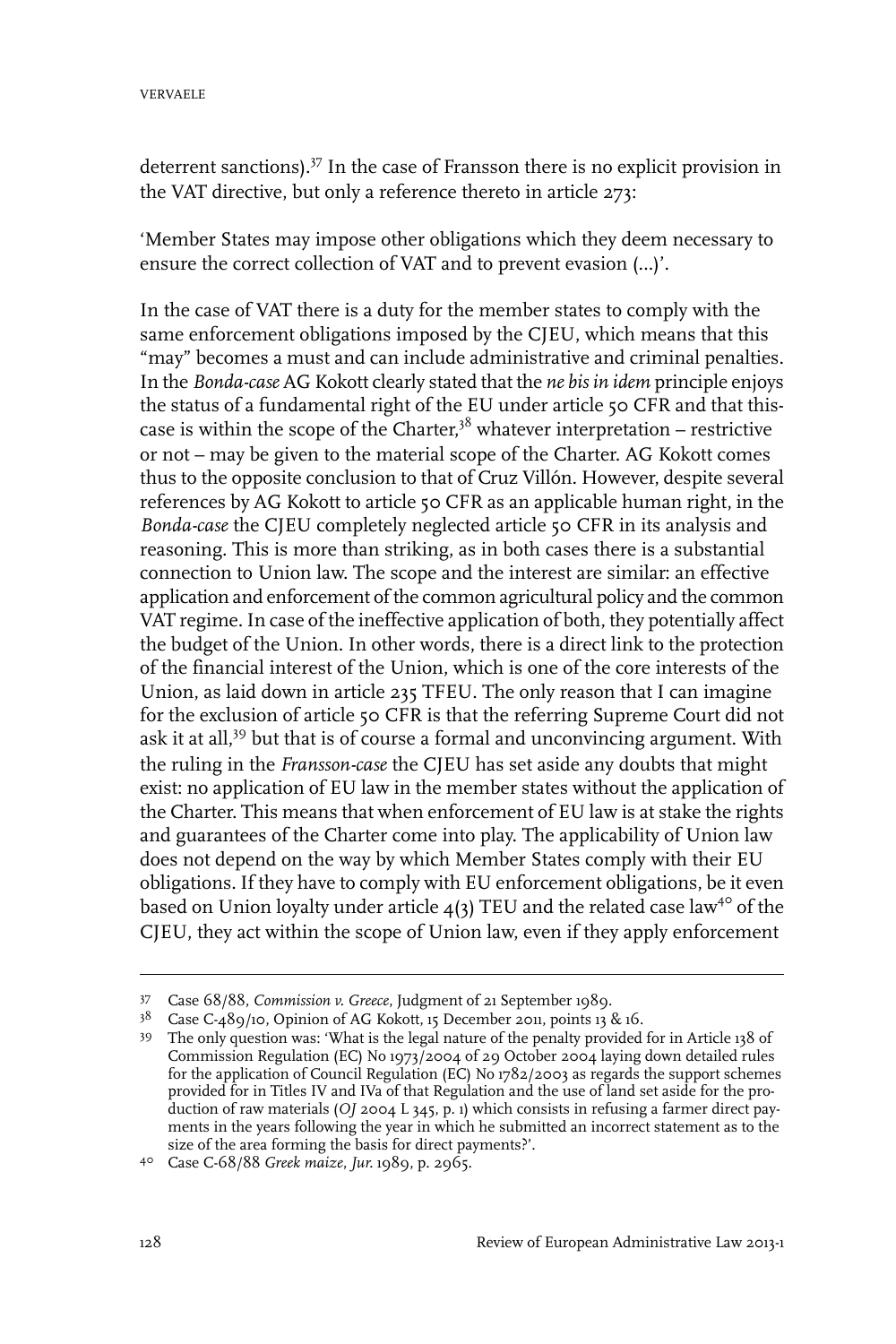mechanism that have not been specifically prescribed by Union law or have not been specifically designed by the Member State to enforce Union law. In my view this is a very wise choice, as otherwise the applicability of Union law and the CFR would depend on national legislative and practical choices and undermine the equivalent protection of the Charter in the EU.

Several Member States have intervened in order to avoid this result. Their aim was to limit the Charter's impact at the domestic level as much as possible as well as avoiding the impact of EU law in tax matters, which is one of the remaining jealously guarded competences. Meanwhile, concerning the latter there is clear-cut case law<sup>41</sup> of the CJEU that VAT is fully part of the EU's resources<sup>42</sup> and Member States should let go of this tired idea. Concerning the impact of the Charter, it seems that these Member States are not particularly in favour of an evolution by which deepening integration goes hand in hand with equivalent protection of fundamental rights, be it in the domestic legal order or in a transnational setting in the EU. Moreover, several Member States are not willing to comply with the ECHR case law on *ne bis in idem* when it comes to multiple punishment by combining punitive administrative sanctions and criminal sanctions. This is why they maintain their reservations or are not willing to sign or ratify the ECHR-PR 7. This was also reflected in the 2003 Greek proposal for a framework decision on *ne bis in idem*<sup>43</sup> with the the aim ofreplacing articles 54-58 of the CISA with new EU legal rules in order to ensure uniformity in both the interpretation of those rules and their practical implementation. The proposal was not in line with the case law of the ECtrHR on the applicability of the Engel-criteria to the *ne bis in idem* principle. One of the reasons the proposal failed to be adopted was that the Member States disagreed on the applicability of the criminal charge Engel-criteria to the *ne bis in idem* principle Seen this context it is quite clear that there is a great need for equivalent application of the *ne bis in idem* principle when implementing and enforcing EU law. This equivalent application will not come from the legislator as it stands, but as a result of the praetorian role of the CJEU. At the same time the CJEU has to guarantee that its standards comply with the minimum standards of the ECtrHR.

More astonishing is the position of the European Commission and its legal service on the point of the application of the Charter to the Member States. In the *Franssen-case* they defended the same position taken by the minimalist Member States. As the opinion of the legal service of the European Commission

Case C-539/09 *Commission v. Germany* [2011] ECR I-0000, par. 72. <sup>41</sup>

<sup>&</sup>lt;sup>42</sup> Article 2(1-b) of Council Decision 2007/436/EC, Euratom of 7 June 2007 on the system of the European Communities' own resources (*OJ* 2007 L 163).

<sup>43</sup> Initiative of the Hellenic Republic with a view to adopting a Council Framework Decision concerning the application of the 'ne bis in idem' principle (*OJ* C 2003 100/4).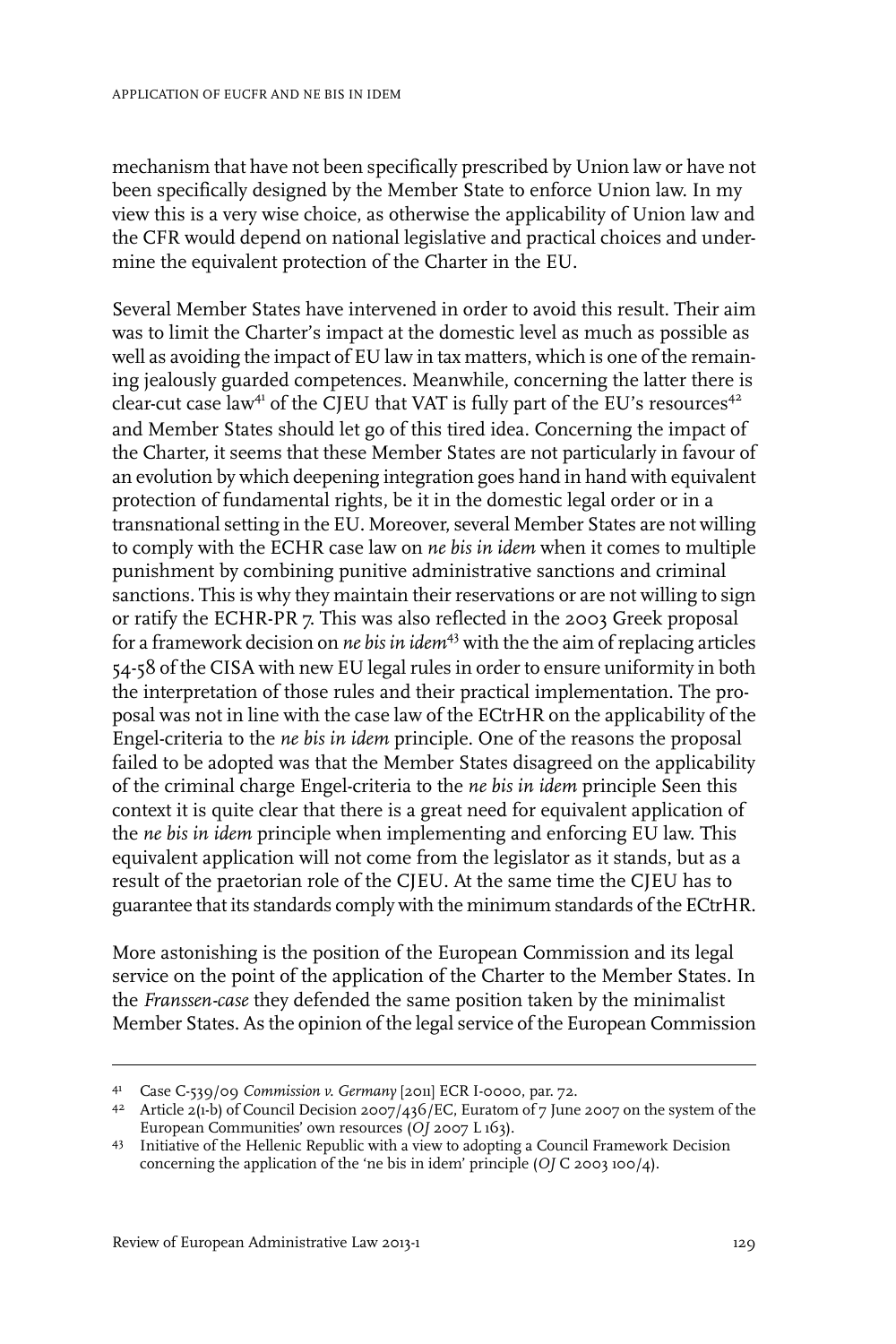is not public, it is difficult to point out what the exact reasons were. It is however clear that the Commission and its legal service have recently taken an increasingly cautious approach when it comes to the procedural autonomy of the Member States. The fact that the VAT Directive does not prescribe *expressis verbis* the sanctions to be imposed might explain this attitude. Fortunately, the CJEU has not followed this approach, as this would undermine the applicability of Charter rights when enforcing EU law in case of non-explicit enforcement obligations in EU directives or regulations.

From the point of view of the party accused, in both cases his fundamental right to *ne bis in idem* protection is at stake not only as part of a sovereign state's enforcement policy, but also as the consequence of the policy and enforcement choices of a Member State in applying and enforcing EU obligations. In other words, we are not speaking here of a purely internal case falling outside the scope of the application of EU law. When we aim for the effective and equivalent protection of the financial interests of the Union, it is logical that we aim for equivalent human rights protection at the same time, as provided under the Charter. This is sufficient reason to trigger the material application of the Charter and to trigger the jurisdiction of the Court to ensure uniform application through preliminary rulings.

The principal decision in the *Fransson case* will have substantial consequences for the enforcement regimes in the Member States that go far beyond the *ne bis in idem* principle of the CFR. The right to an effective remedy and fair trial (article 47 CFR), presumption of innocence and defence rights (article 48 CFR), the principle of legality and the proportionality of criminal offences and penalties (article 49 CFR) are all CFR rights that apply to national provisions when used to enforce EU law.

> 5.2 The Autonomous Character of the Charter and National Standards of Fundamental Rights

The AG made a plea for an autonomous interpretation of the Charter and of its *ne bis in idem* principle. However, he used this reasoning to argue for a lower standard than that of the ECHR, given the fact that not all Member States are bound or fully bound by the ECHR's *ne bis in idem* standard and given their practice of combining punitive administrative and criminal law enforcement regimes. He did plea for a *ne bis in idem* principle, as applied by the CJEU in competition cases. In the case of the imposition of two consecutive punitive sanctions, any previous punitive decision has to be taken into account in determining the level of the second sanction which is to be imposed (*Anrechnungsprinzip)* in order to be in line with the Charter*.* The opinion of the AG is clearly incompatible with the case law of the ECtrHR. It is important to emphasise that the CJEU has avoided any reference to the limiting binding force of the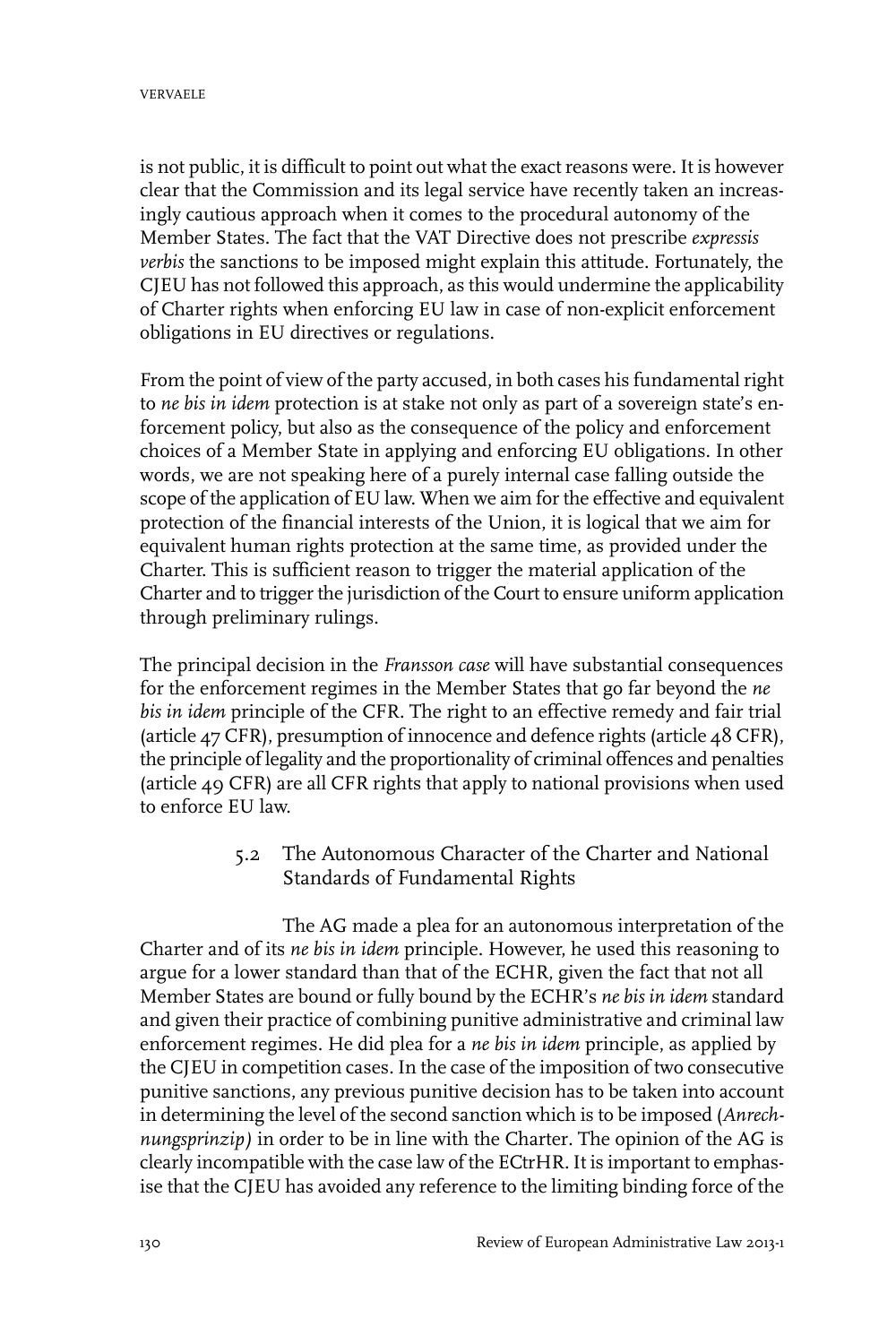ECHR *ne bis in idem* principle for some Member States. This is wise, as these problems do not concern the EU legal order as such. Making the application of EU Charter rights dependent upon reservation clauses under public international law leads to the danger of 'Charter à la carte'. The CJEU has clearly stated that Member States may apply their proper assessment of fundamental rights under national standards, but that the outcome must comply with the standard imposed by the Charter. The Charter is thus a minimum threshold that cannot be put aside, neither by arguments under national law, nor arguments derived from reservations or declarations to public international law, including the ECHR.

The autonomous character of the Charter also gives the CJEU leeway for developing fundamental rights of the EU beyond the minimum requirements of the ECHR case law, as foreseen under article 52(3) CFR. In my view, this is also the real added value of the Charter. In an integration model the need to protect fundamental rights might need specific answers for creation of a level of equivalent protection and/or when dealing with issues of transnational justice in the single legal area. The fact that the ECHR *ne bis in idem* has a domestic application only and article 50 CFREU an application within the scope of EU law (which can be domestic, transnational and/or at the European level) does not mean that we do not have a similar right with a similar function. Moreover, under article  $52(3)$  the EU can provide more extensive protection. That means that the CJEU case law providing a wider protection than the ECtrHR is perfectly compatible with article 50 CFREU. This means that CJEU case law giving broader protection is fully in line with the Charter.

Last but not least, remains the question of to what extent Member States may suggest national human rights standards when dealing within the scope of Union law. The CJEU deals with this point very briefly in paragraph 29:

'(…) where a court of a Member State is called upon to review whether fundamental rights are complied with by a national provision or measure which, in a situation where action of the Member States is not entirely determined by European Union law, implements the latter for the purposes of Article 51(1) of the Charter, national authorities and courts remain free to apply national standards of protection of fundamental rights, provided that the level of protection provided for by the Charter, as interpreted by the Court, and the primacy, unity and effectiveness of European Union law are not thereby compromised (see, in relation to the latter aspect, Case C-399/11 *Melloni* [2013] ECR I-0000, paragraph 60)'

The CJEU seems to leave some room for application of national human right standards in situations such as the one in the *Fransson-case,* but only as long as the level of protection offered by the Charter, as interpreted by the Court, is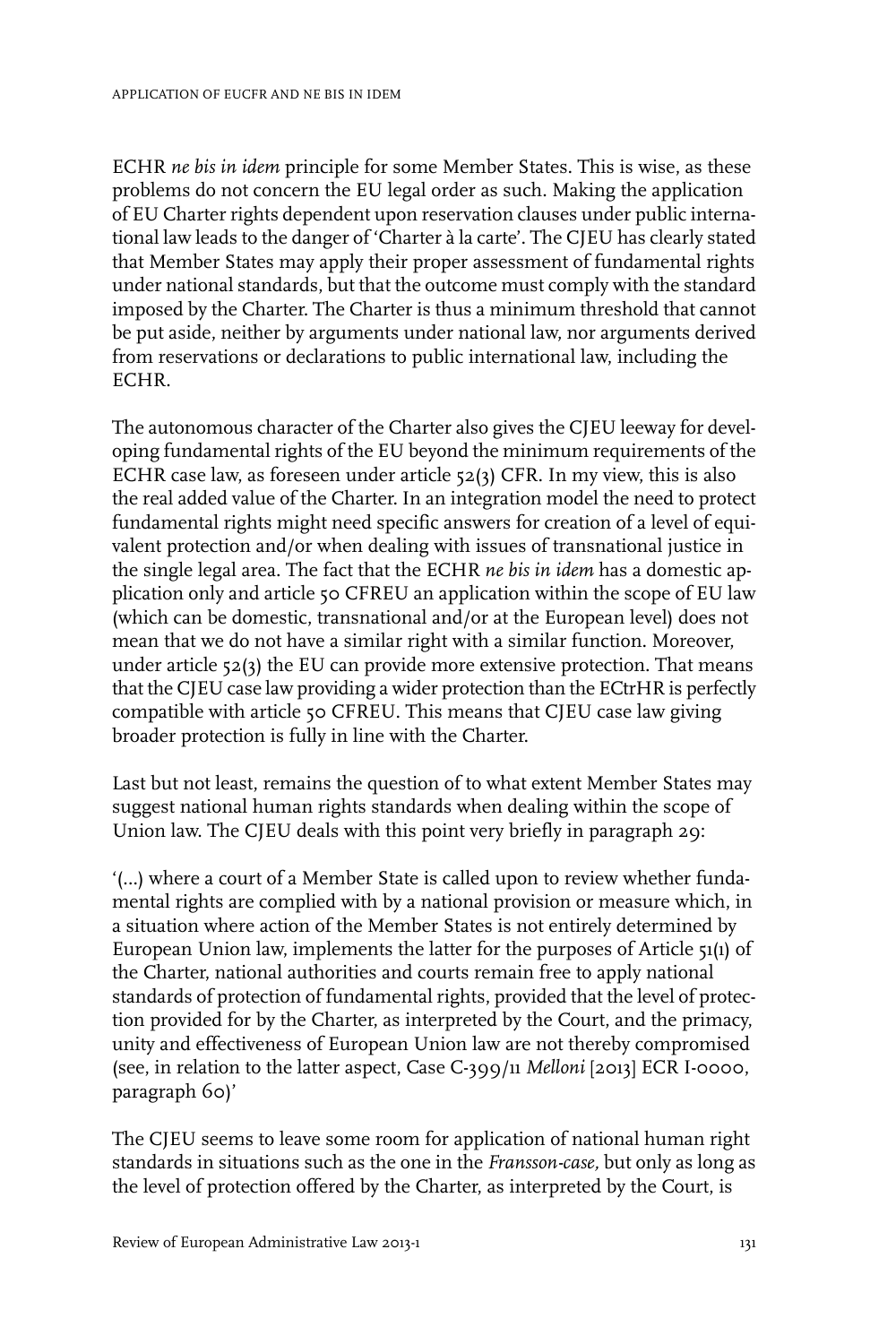guaranteed and as long as the primacy, unity and effectiveness of European Union law are thereby not compromised. Member States must in any case apply the Charter, which is a mandatory minimum standard. They can go beyond it as this does not prejudice primacy, unity and effectiveness. In other words these concepts constitute a maximum ceiling. The Member States have a playing field between this minimum threshold and maximum ceiling. Primacy certainly plays an important role in fields of exclusive competence and/or in fields of fully harmonised or unified EU law such as in the case of the European arrest warrant<sup>44</sup> or in the *Bonda-case*. Unity and effectiveness can play a role in the other cases in order to guarantee that Union-loyalty is complied with when enforcing EU law (effective, proportionate and dissuasive enforcement regimes). To summarise, the CJEU leaves room for application of national human rights standards but within the boundaries imposed by classic general principles of EU law. This means that for the alleged party a higher national human right standard can only apply in cases within the scope of EU law, when in conformity with the Charter and not infringing upon primacy, unity and effectiveness of EU law.

#### 5.3 The CFR *Ne bis in idem* Principle: Content and Consequences under EU Law

When does an imposed administrative tax penalty bar a second prosecution under criminal law in the light of the *ne bis in idem* principle? What are the criteria and consequences?

In the *Fransson-case* both the AG and the CJEU fully applied, for the first time, the *Engel-Bonda* criteria to assess the criminal nature of the administrative penalty within the frame of a Charter right, a novelty in CJEU case law. Applied to the case, the CJEU emphasised that the Charter does not preclude a Member State from imposing, for the same acts of non-compliance with declaration obligations in the field of VAT, a combination of tax and criminal penalties. To assess whether tax penalties are criminal in nature the Engel criteria of the ECHR, also clearly used in the *Bonda-case*, are applicable. In this case, contrary to the case of *Bonda,*<sup>45</sup> the CJEU considered that it is for the referring court to determine, in the light of those criteria, whether the combining of tax penalties are punitive in character. When it is considered punitive, however, double punishment is barred by article 50 CFREU. It is surprising that the CJEU leaves the final answer to the referring court instead of ruling on this matter, as it did

Case C-399/11 *Melloni* [2013] ECR I-0000, par. 60. <sup>44</sup>

<sup>45</sup> In the *Bonda*-case the administrative sanction was prescribed by the EU regulation and the referring court did ask for a ruling on the legal character of the sanction.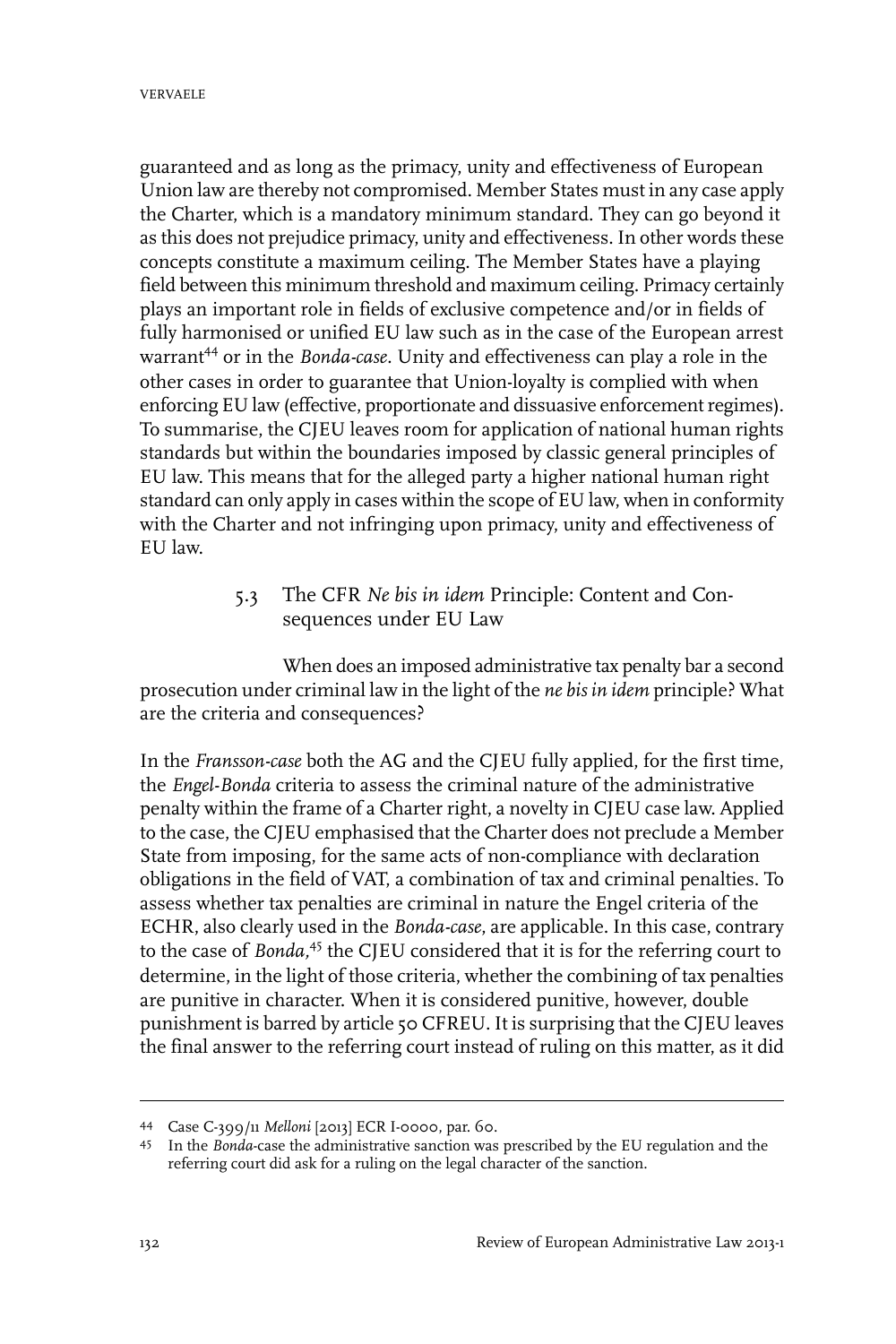in the *Bonda-case.* Although it is true that the VAT Directive does not contain the type and level of sanctions to enforce the EU law, it is quite clear from ECHR case law that this type of administrative fiscal penalties are punitive in Sweden and do have a criminal nature under the Engel-criteria and are thus a criminal charge under article 6 ECHR.<sup>46</sup> In other words, there can only be one answer and there seems to be no room for other interpretations or for other national human rights standards, as suggested by the CJEU in paragraph 36 of the ruling. In the light of this legal findings it is clear that the *ne bis in idem* principle of the Charter will bar double punishment. It would have been better if the CJEU would have concluded it instead of suggesting room for other interpretation at national level.

The consequences for the Member States are substantial when implementing and enforcing EU law. They can no longer limit the *ne bis in idem* principle to criminal law *sensu strictu* and will have to widen their scope of protection in order to include punitive administrative sanctioning. Moreover, the reach of article 50 CFR is not limited to the jurisdiction of every single Member States, as it is the case with article 4 ECHR-PR 7. This means that article 50 CFR has also transnational effect in the integrated legal order of the EU. This means that Member States will have to face the transnational application of *ne bis in idem* for all punitive sanctioning in the EU when implementing and enforcing EU law. The consequence will be that there will be an increasing need to decide about case allocation in the EU when it comes to investigations and punishment under administrative and criminal law. In other words, the *ne bis in idem* principle cannot function properly in a common area without the coordination of jurisdiction and binding criteria on choice of jurisdiction and a proper allocation of cases in the common justice area.

#### 5.4 Upcoming Legal Points

With this landmark decision the CJEU has not solved all the problems, nor could it have done. Although article 50 CFR is a primary source of Union law, it does co-exist alongside article 54 CISA, *ne bis in idem* clauses in the MLA and MR regimes, and article 4 ECHR-PR 7. Although the multiplicity of *ne bis in idem* clauses have different functions, they do not contribute to a comprehensive constitutional legal principle in the Union. Moreover, many of the *ne bis in idem* clauses outside of article 50 CFREU have a restricted application because of certain exceptions, derogations or reservations. In the MLA and MR regimes the *ne bis in idem* clause cannot just be an option but is also limited by exceptions if necessary. The same exceptions are also derogations or reser-

*Application no.* 34619/97 (*Janosevic*), ECtrHR 2002/88. <sup>46</sup>